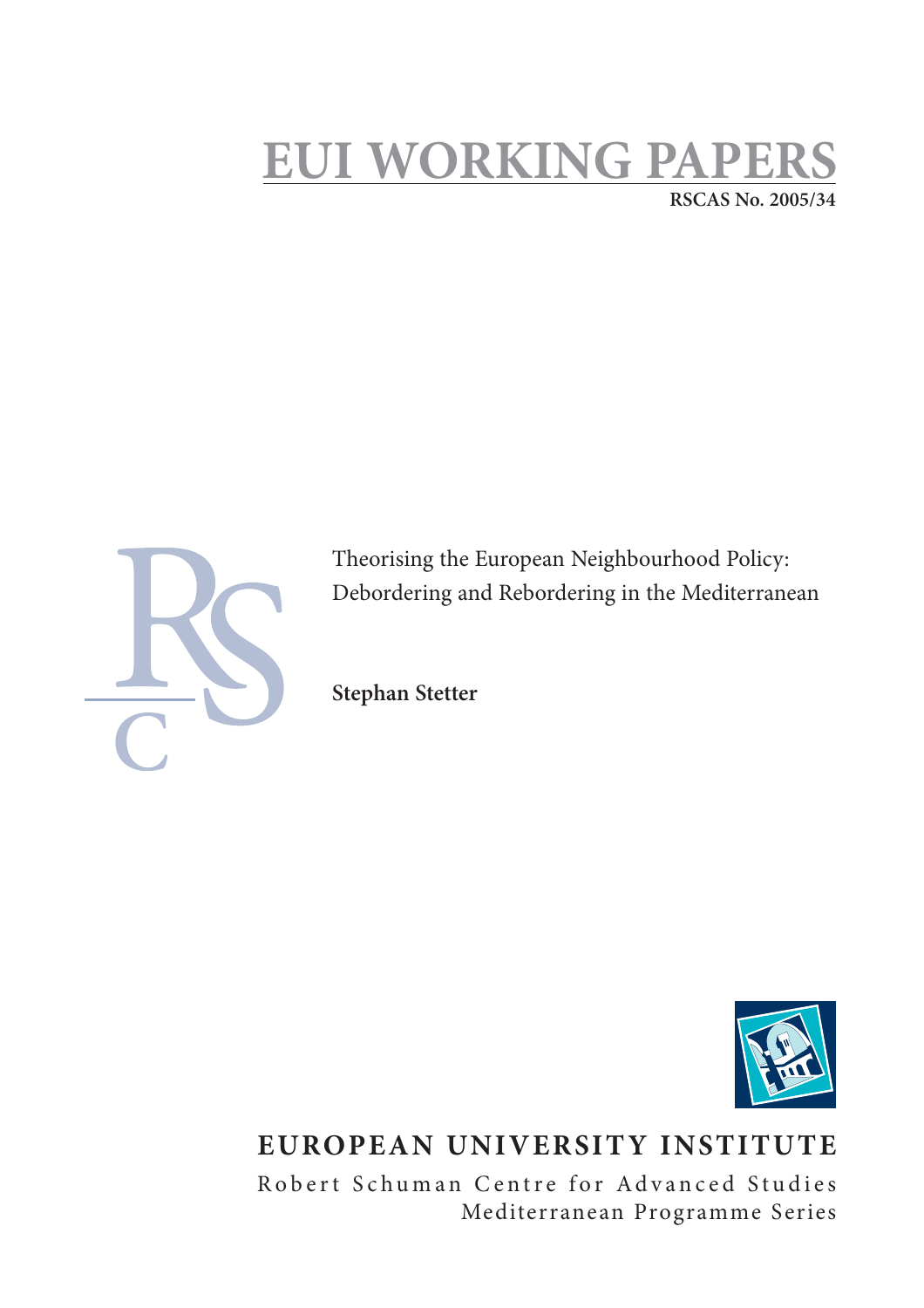### **EUROPEAN UNIVERSITY INSTITUTE, FLORENCE ROBERT SCHUMAN CENTRE FOR ADVANCED STUDIES**

*Theorising the European Neighbourhood Policy: Debordering and Rebordering in the Mediterranean* 

**STEPHAN STETTER**

EUI Working Paper **RSCAS** No. 2005/34 **BADIA FIESOLANA, SAN DOMENICO DI FIESOLE (FI)**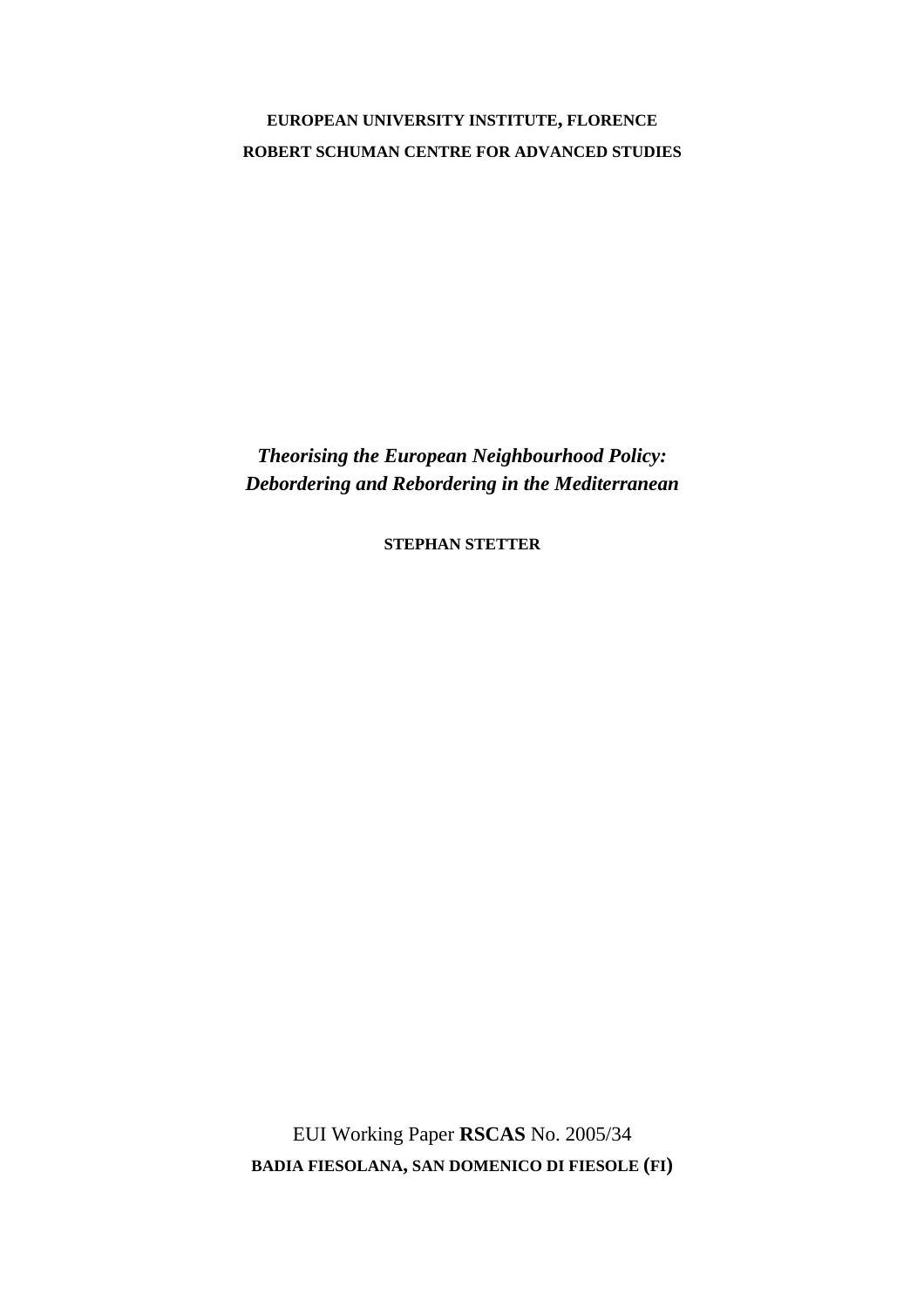All rights reserved.

No part of this publication may be reproduced, distributed or utilised in any form or by any means, electronic, mechanical, or otherwise, without the prior permission in writing from the Robert Schuman Centre for Advanced Studies.

Download and print of the electronic edition for teaching or research non commercial use is permitted on fair use grounds—one readable copy per machine and one printed copy per page. Each copy should include the notice of copyright.

Permission for quotation should be addressed directly to the author(s). See contact details at end of text. Source should be acknowledged.

ISSN 1028-3625

© 2005 Stephan Stetter

Printed in Italy in December 2005 European University Institute Badia Fiesolana I – 50016 San Domenico di Fiesole (FI) Italy http://www.iue.it/RSCAS/Publications/ http://cadmus.iue.it/dspace/index.jsp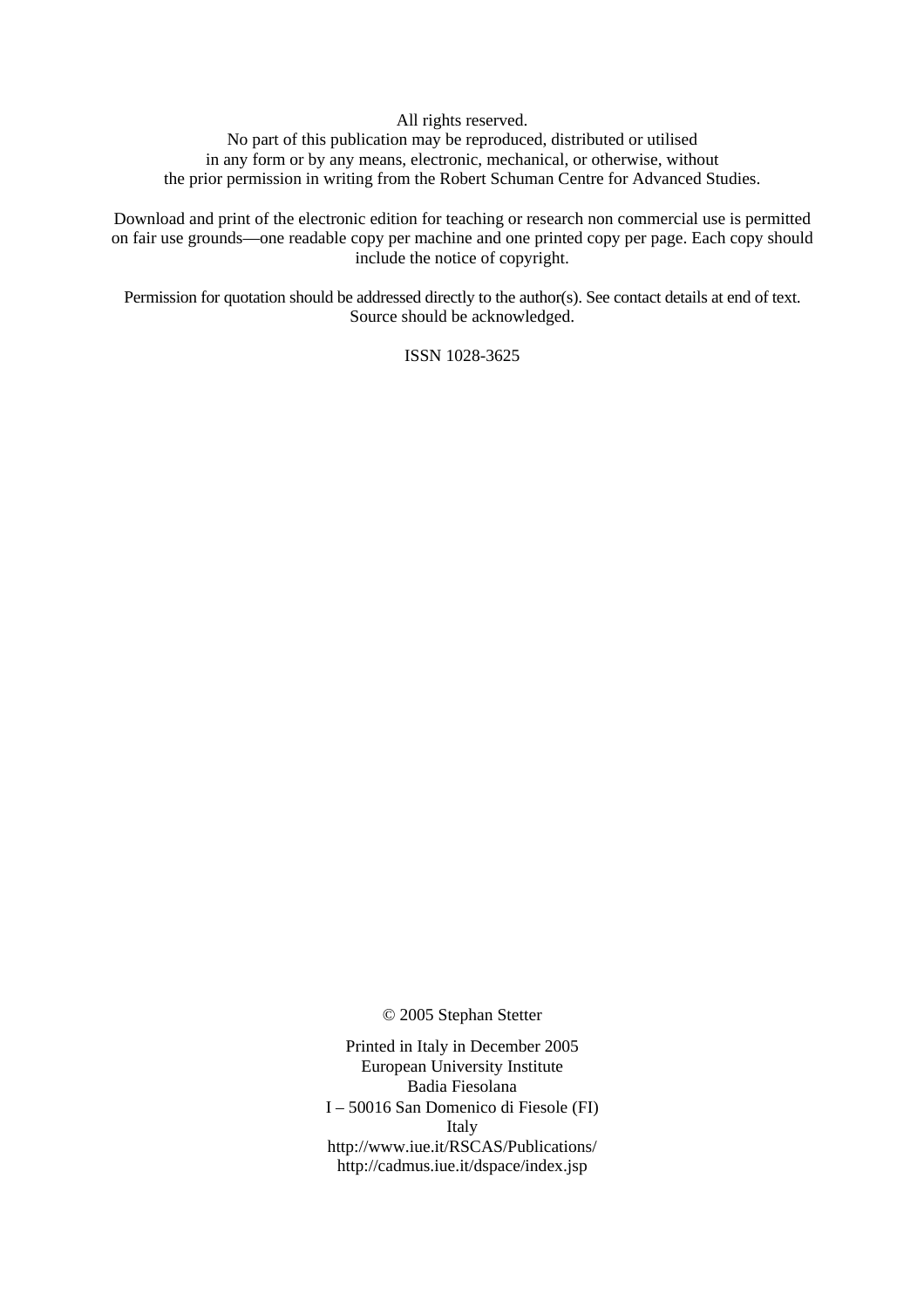#### **Robert Schuman Centre for Advanced Studies**

The Robert Schuman Centre for Advanced Studies carries out disciplinary and interdisciplinary research in the areas of European integration and public policy in Europe. It hosts the annual European Forum. Details of this and the other research of the centre can be found on: http://www.iue.it/RSCAS/Research/.

Research publications take the form of Working Papers, Policy Papers, Distinguished Lectures and books. Most of these are also available on the RSCAS website: http://www.iue.it/RSCAS/Publications/.

The EUI and the RSCAS are not responsible for the opinion expressed by the author(s).

#### **Mediterranean Programme**

The Mediterranean Programme was set up at the Robert Schuman Centre for Advanced Studies of the European University Institute in 1998. It focuses on the Mediterranean region.

The Mediterranean Programme engages in research with the twin aims of: a) generating intellectually excellent scholarly work; and b) contributing to the general policy debate relating to the flows of persons, goods and ideas between and within the Northern, Eastern, Southern and Western Mediterranean areas in its four **c**ore fields of interest: EU–Mediterranean/Middle East Relations, Political Regimes, State, Economy and Society in the Middle East and North African, International Migration, Energy Relations in the Mediterranean region.

The Mediterranean Programme and its activities have been financed by: Capitalia, Compagnia di San Paolo, Eni spa, Ente Cassa di Risparmio di Firenze, European Commission, European Investment Bank, Fondazione Monte dei Paschi di Siena, and Regione Toscana.

The Annual Mediterranean Social and Political Research Meeting brings together scholars from across the region.

http://www.iue.it/RSCAS/Research/Mediterranean/Meetings.shtml

*For further information:*  Mediterranean Programme Robert Schuman Centre for Advanced Studies European University Institute Via delle Fontanelle, 19 50016 San Domenico di Fiesole (FI), Italy

Fax: + 39 055 4685 770 E-mail: MedProgSecretary@iue.it http://www.iue.it/RSCAS/Research/Mediterranean/Index.shtml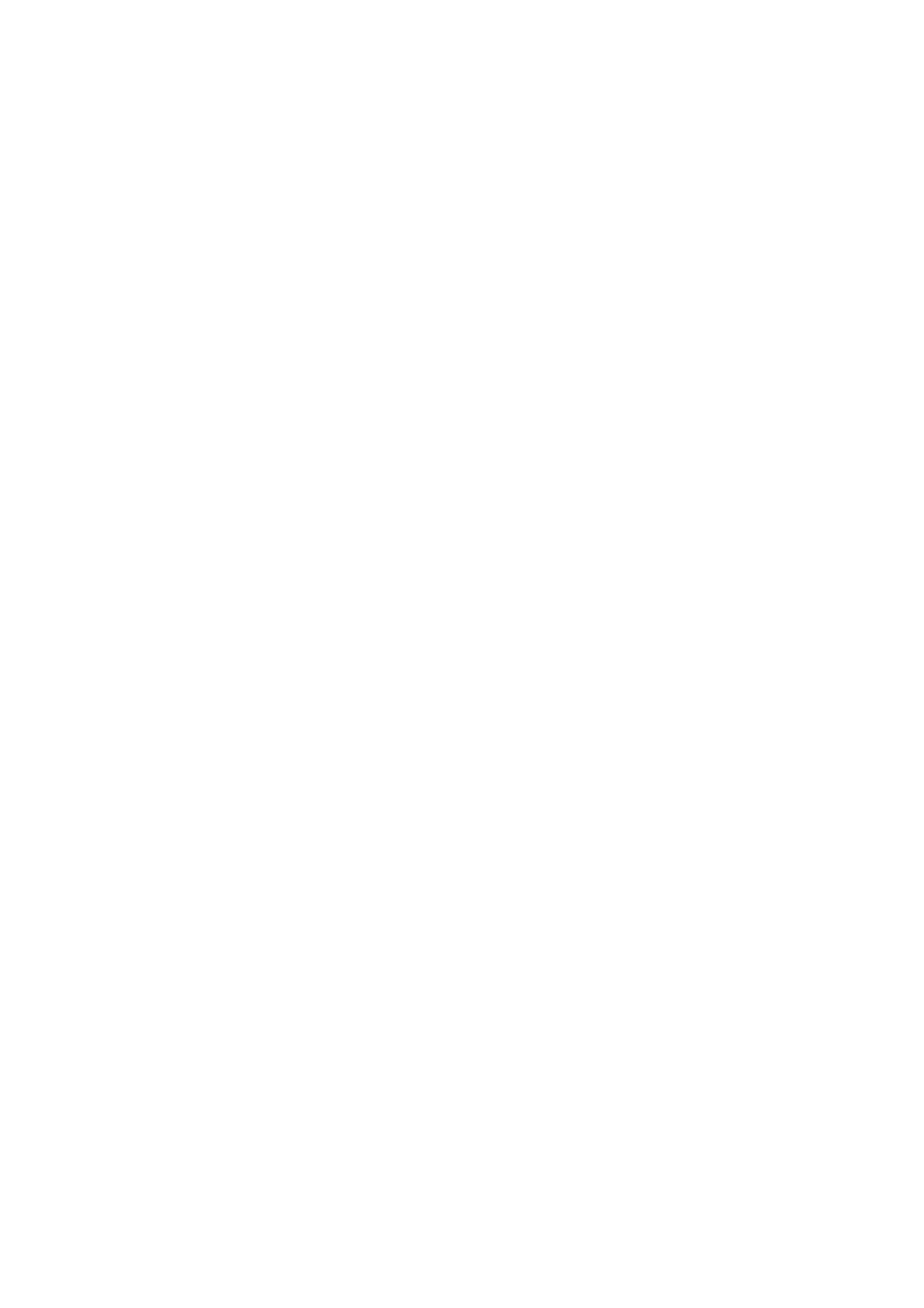#### **Abstract**

This paper discusses recent developments in Euro-Mediterranean relations following the establishment of the European Neighbourhood Initiative (ENP) and attempts to put these empirical insights into theoretical perspective. By relating selected elements of the theory of world society—in conjunction with other constructivist approaches in IR—to the analysis of Euro-Mediterranean relations, this paper aims to contribute to the discussion on the extent to which the ENP offers real integration between the EU and its southern neighbours or whether the ENP can rather be seen as (yet another) case of window-dressing in Euro-Mediterranean relations. By way of providing an answer to this question, this paper proceeds in three steps, thus discussing the ENP in relation to three selected theoretical concepts, namely 'debordering/rebordering', 'regionalisation', and 'inclusion/exclusion'.

#### **Keywords**

European Neighbourhood Policy, Debordering, Euro-Mediterranean relations, Borders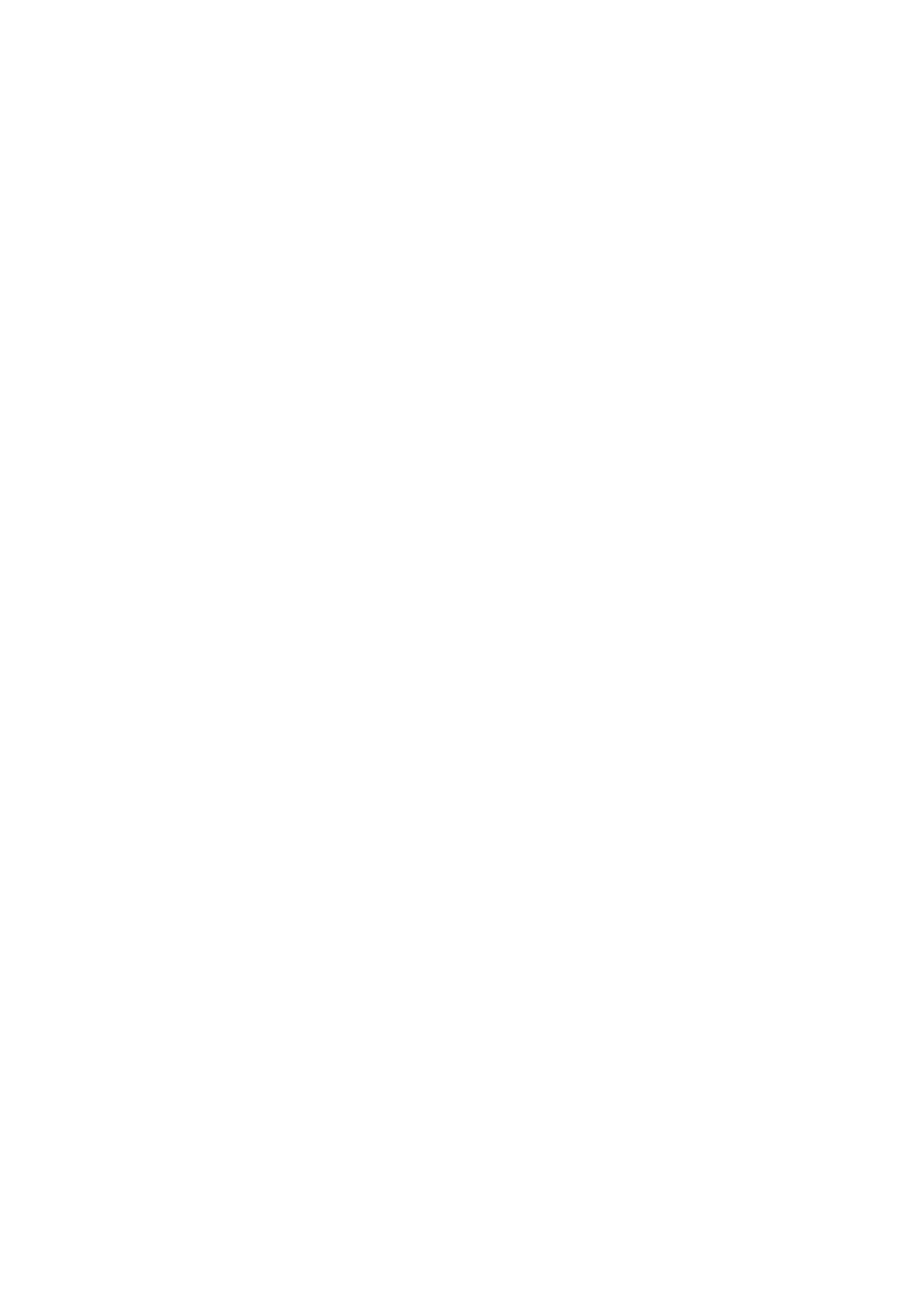#### **I. Introduction**

 $\overline{\phantom{a}}$ 

This paper discusses recent development in Euro-Mediterranean relations following the establishment of the European Neighbourhood Initiative (ENP) and attempts to put these empirical insights into theoretical perspective.<sup>1</sup> It thereby *inter alia* aims to contribute to a closer linkage between theoretical approaches in International Relations (IR), on the one hand, and area-studies such as those on the 'Mediterranean region', on the other.

The need for such a theoretical embedding of Euro-Mediterranean relations might seem at first sight superfluous. Several arguments could in fact be raised in an attempt to caution against such an endeavour. Firstly, there is already a quite impressive body of literature, which has produced solid empirical and conceptual insights into both the opportunities and successes as well as the obstacles and pitfalls of Euro-Mediterranean relations in general and the ENP, in specific (see for example Jünemann, 2004; Youngs, 2002; Schumacher, 2004; Wallace, 2003). Secondly, either implicitly or explicitly, this literature has also advanced a wealth of theoretical hypotheses on the main dynamics which characterise Euro-Mediterranean relations and the ENP. Thirdly, these theoretical insights do already represent—either explicitly or implicitly—a wide array of current IR-theorising, be it (neo-) realist, liberal or constructivist approaches.

Notwithstanding these words of caution, this paper argues that an explicit theoretical focus on Euro-Mediterranean relations can generate useful new perspectives on the ENP—and thereby provide a fresh impetus to current theoretical and empirical debates on Euro-Mediterranean relations. Rather than deriving theoretical conceptualisations inductively through an analysis of developments in the ENP, this paper attempts to apply some key theoretical concepts, which are derived from the theory of world society, to the case of Euro-Mediterranean relations. While any assessment on the usefulness of this approach depends on the quality of the arguments unfolded below, there are—from the outset four reasons which speak in favour of embarking on this journey.

Firstly, the theory of world society is a comprehensive theory of society and its application to the study of the ENP thus promises to put developments into a broader theoretical and empirical perspective—thereby relating Euro-Mediterranean relations to general dynamics in world society, such as, for example, functional differentiation, regionalisation processes or processes of exclusion/inclusion (see Stichweh, 2000; Luhmann, 1998; see also the discussion in Buzan, 2004). Secondly, given the relative absence of explicit theoretical underpinnings in many writings on the ENP, this world societal approach has the advantage of being clear about the theoretical assumptions

<sup>1</sup> Prior to the 2004-enlargement of the EU, debates started in EU circles about how eastern enlargement necessitates the design of a new policy-framework for the relations of the EU with its eastern neighbours. For these 'relations between the future enlarged EU and its eastern neighbours' (Council 2000), the Council and the Commission introduced the concept of 'wider Europe'. Due to pressure from individual member states, the Commission and the European Parliament, 'wider Europe' enlarged significantly in the years 2002 and 2003 and its territorial scope today covers eastern Europe, the southern Mediterranean and the southern Caucasus. The joint letter by High Representative Solana and Commissioner Patten of 7 August 2002 thus already refers to the EU eastern and southern neighbours as part 'wider Europe' (see Commission 2004). The initial communication by the Commission on the establishment of the new neighbourhood policy consequently refers to this policy as the 'Wider Europe – Neighbourhood' initiative (Commission 2003). However, the Council became increasingly concerned that the term 'Wider Europe', when applied to the EU's southern neighbours, could foster the perception that these countries had a perspective for future accession to the EU. Consequent documents by the Commission and other EU bodies – which now also included the southern Caucasus in this policy-framework – referred to this policy with the neutral term 'European Neighbourhood Policy' (ENP) (Commission 2004). In the remainder of this paper, I will refer to the term 'ENP' when discussing Euro-Mediterranean relations. This paper was originally presented in the workshop 'Wider Europe and the Southern Mediterranean Countries: Real Economic Integration in the Enlarged EU or Window-Dressing?' organised by Sergio Alessandrini and Alfred. I am grateful to the two workshop organisers, the other participants in this workshop as well as the anonymous referee for their fruitful inputs into this paper.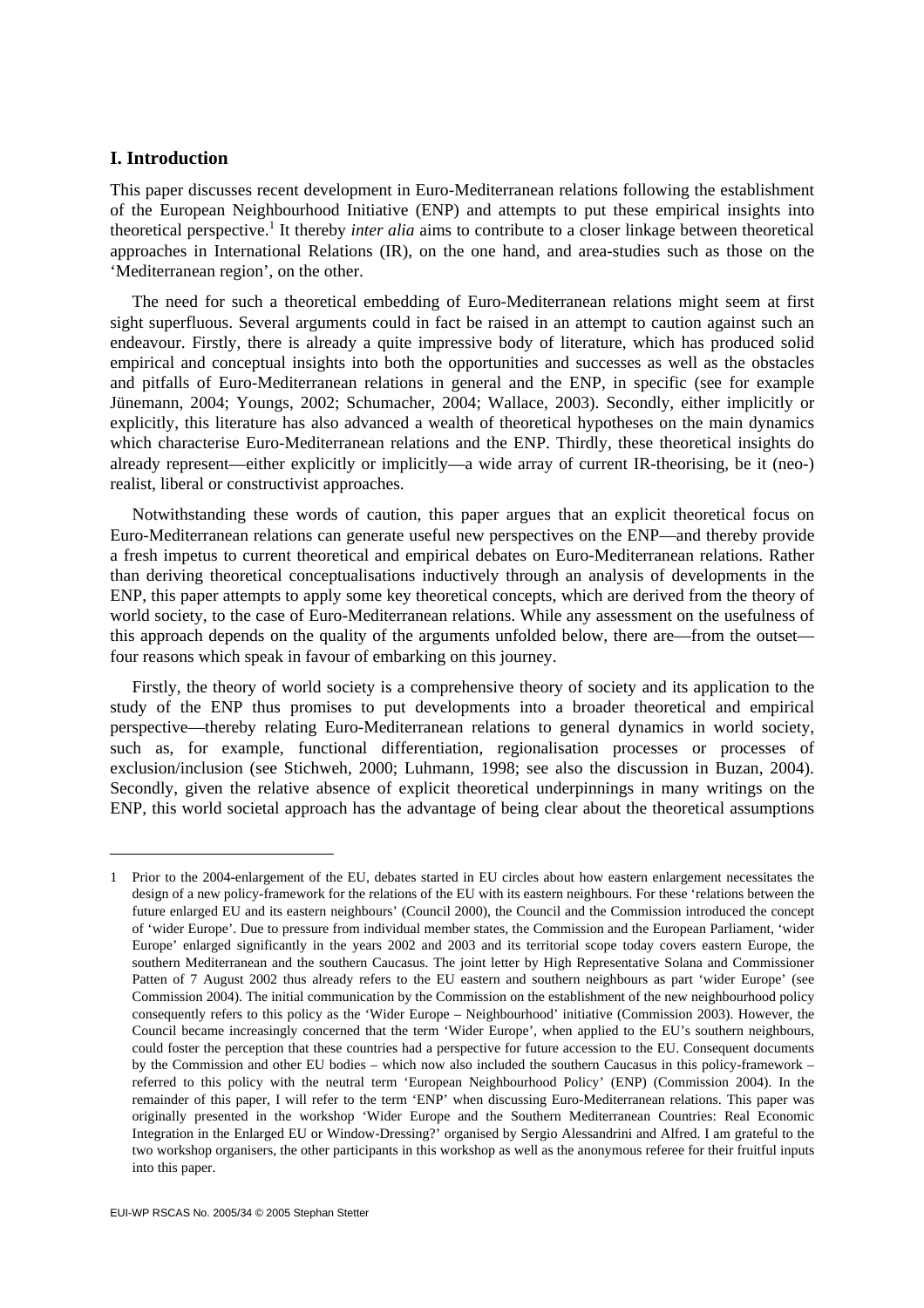and key conceptual terms from which it departs. Moreover, since these key conceptual terms are derived from a general theory of society, the application of its key concepts to the case of the ENP avoids any *sui generisation* of Euro-Mediterranean relations. Finally, by relating these theoretical concepts to a concrete empirical case study, the arguments of this paper might prove to be of interest to ENPexperts as well as a wider community of IR-scholars both from an empirical and theoretical perspective.

By relating selected elements of the theory of world society—which also figure prominently in other constructivist approaches in IR—to the analysis of Euro-Mediterranean relations, this paper aims to contribute to the discussion on the extent to which the ENP offers real integration between the EU and its southern neighbours or whether the ENP can rather be seen as (yet another) case of windowdressing in Euro-Mediterranean relations. By way of providing an answer to this question, this paper proceeds in three steps, thus discussing the ENP in relation to three selected theoretical concepts, namely 'debordering/rebordering', 'regionalisation' and 'inclusion/exclusion'.

It is argued here that the nexus between these three concepts allows to generate hypotheses on the question whether the ENP is an opportunity for real integration or rather a Potemkin village. The following section (II) discusses the concept of 'debordering/rebordering' in relation to the functional and territorial borders to which the ENP relates. In particular, it addresses the question to what extent (de-)bordering processes in world society can be related to current developments in Euro-Mediterranean relations (Albert, Brock and Wolf, 2000). Starting from the observation that world society as a whole is characterised by complex and often contradictory processes of debordering and rebordering, the paper assesses the extent to which these bordering dynamics affect relations between the EU and its southern neighbours. Thereby, the paper is based on the assumptions that the primary form of differentiation within world society is located on the level of functional systems (thus functional systems such as politics, economics, law, religion, sports or science) and not on the segmentary level of territorially structured organisational units such as *inter alia* states (Nassehi, 2004). It is argued that there are indeed many functional overlaps between the EU and its southern (and eastern) neighbours—enhanced trough spatial proximity—and that these overlaps provide for a sound and continuous pressure for policy-makers to set up policy regimes, which aim to organise the *functional regionalisation* dynamics in the Euro-Mediterranean area. In this section the paper thus largely confirms the generally positive echo which the *rationale* of the ENP has received in academic debates so far—with the small, but important caveat that against the background of the primacy of functional differentiation the paper is somewhat more reluctant to put political actors / states in the driver's seat when it comes to the drawing of borders in a functionally differentiated world (Hellmann and Schmalz-Bruns, 2002).

Notwithstanding this argument, the actual *implementation* of the ENP is another matter which requires separate analysis. Thus, section III focuses on the specific way in which the management of debordering and rebordering between the EU and its southern neighbours is conceptualised in the framework of the ENP. In particular, this section discusses the degree to which the design of the ENP contributes to some form of organisational 'region-building' between both sides—as expressed in Romano Prodi's formula of 'sharing everything but institutions' (Friedrich-Ebert-Stiftung, 2004: 5). This section is sceptical as to whether the ENP—beyond the level of political rhetoric—contributes to such deeper forms of *organisational regionalisation*. While the ENP offers certain opportunities for enhanced and intensified relations between the EU, on the one hand, and individual states in the southern Mediterranean, on the other, previous experiences in Euro-Mediterranean relations (such as the Global Mediterranean Policy or the Euro-Mediterranean Partnership (EMP)) as well as first experiences with the ENP itself strongly suggest that the ENP will face similar obstacles as its institutional predecessors. This paper discusses four of these obstacles to organisational regionalisation. Firstly, an analysis of the cost-benefit structure of the ENP suggests that, contrary to statements in official EU documents, the ENP might not be such a generous 'offer' to southern neighbours as portrayed by the EU, thus perpetuating problems already associated with bilateral relations prior to the ENP. Secondly, the institutional structure of the ENP is, despite certain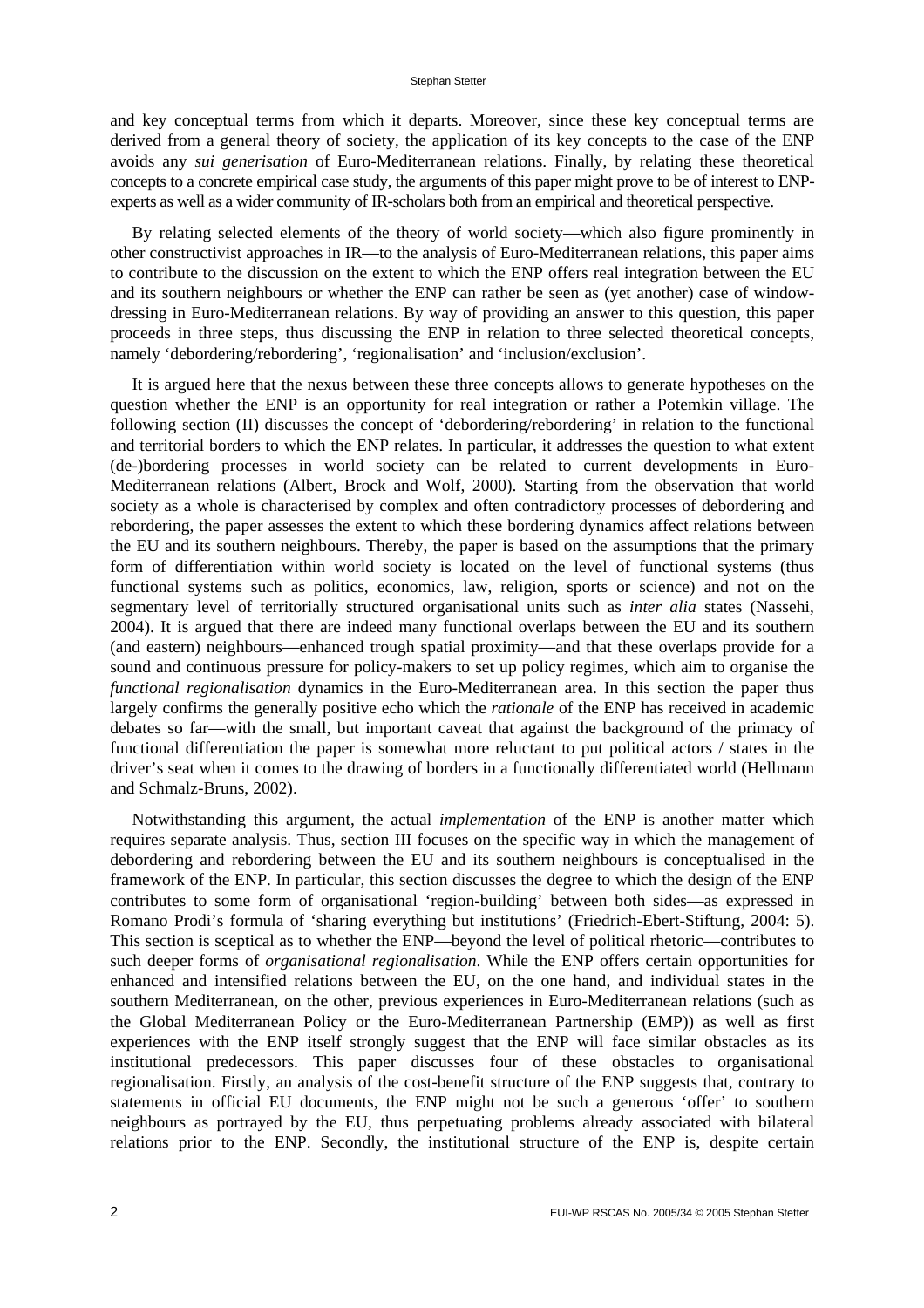improvements, still guided by strategic interests of the EU and not by a joint agenda, thus reflecting strong centre-periphery characteristics which undermine the ability of the ENP to serve as a structure for (cautious) organisational region-building. Thirdly, the actual implementation of the ENP shows already at this stage that as its institutional predecessors, the ENP is likely to have little impact on improving bi- and multilateral relations amongst southern (and eastern) neighbours—which would however be a precondition for ensuring a key objective of the ENP, namely to import stability (see Wallace, 2003: 18-19). Finally, the internal decision-making structures of the EU in the ENP continue to be based on the logic of cross-pillar politics which complicates a swift implementation of policies (Stetter, 2004). While this might be necessary for ensuring internal cohesion and the gradual emergence of single foreign policies, it hampers the actual fit between grand strategic objectives and the nitty-gritty of day-to-day politics.

A key conclusion from the analysis in section III has been the identification of a possible tension between the optimist rhetoric of the ENP—based on identity and normative concepts of regional debordering such as 'integration' 'shared area', 'partnership' and shared 'zones' (see for these terms e.g. Council 2003; Commission 2003; EU/Israel Action Plan 2004; EU/Jordan Action Plan)—and its much more modest institutional design. Given the on-going limitations of region-building both between the EU and its southern neighbours as well as between southern neighbours themselves, on the one hand, and the various functional overlaps in the Euro-Mediterranean region which have been outlined in the previous section, on the other, the institutional equilibrium of the ENP rests on shaky fundaments. On this basis, the final section concludes this paper by identifying the 'inclusion/exclusion' dilemma as a factor which puts on-going pressure on the ENP. As far as southern neighbours are concerned, the manifold functional overlaps with the EU as well as the cost-benefit structure of the ENP will keep the inclusionary membership option in (some) southern Mediterranean states attractive. For the EU, its officially declared will to put an end to enlargement might, despite certain institutional and discursive steps in that direction (Commission 2004), also be less solid than currently portrayed. The experience of the 2004-enlargement, namely that the membership option remains the most powerful foreign policy tool of the Union, renders this instrument a tempting option—even more so when the courtship from those excluded gains in intensity (see Wallace, 2003; Diez, Stetter and Albert, 2004).

Overall the paper puts forward a critical notion about the ability of the ENP to provide an adequate institutional fit between the functional regionalisation dynamics in the Euro-Mediterranean area and the organisational regionalisation structure of the ENP. While on the functional level many, yet often contradictory, debordering processes can indeed be observed, the ENP is not able to provide for an institutional order that would be 'thick' enough in order to coherently respond to such processes. Notwithstanding certain improvements in comparison to the EMP-period, the ENP still reflects a significant degree of path dependency to previous organisational structures of Euro-Mediterranean relations and, therefore, some scepticism seems warranted in order not to overestimate the potential of the ENP for 'real' integration between the EU and its southern neighbours. This sceptical note becomes even more problematic due to the integrative and normative 'integration rhetoric' in official ENP documents, which is likely to (re)produce expectations on both sides of the Mediterranean which are hard to be met by the instruments foreseen in the ENP.

#### **II. Functional and Territorial (De-)Bordering in World Society: The ENP Rationale Reconsidered**

Before turning to a discussion on how the organisational structures of the ENP can be conceptualised (see section III below), this section tries to take the debate one step backwards. More precisely, it aims to address the functional dynamics of Euro-Mediterranean relations and to conceptualise the rationale from which stems the main objective of the ENP, namely 'to develop a zone of prosperity and a friendly neighbourhood—a "ring of friends"—with whom the EU enjoys close, peaceful and cooperative relations' (Commission 2003: 4). As far as the EU is concerned, this rationale is guided by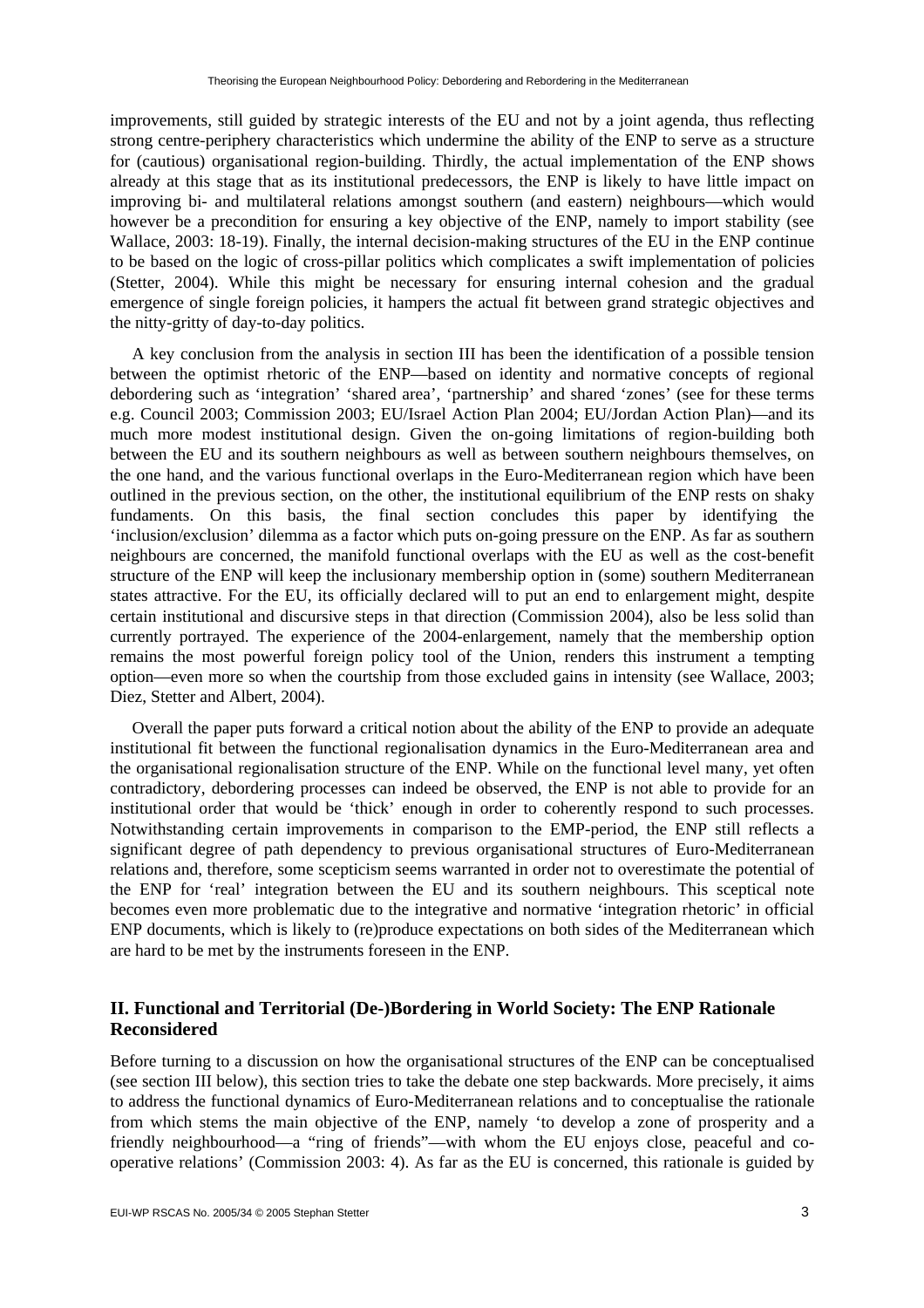the assumption that the enlarged EU does not live in a societal vacuum.<sup>2</sup> In fact, to the east and south, the enlarged EU is surrounded by neighbours and both the quality of relations with these neighbours and the societal development in these countries is a determining factor for future developments in the EU itself. However, as it currently stands, there is a considerable gap between the EU and most of its eastern and southern neighbours when it comes to factors such as economic development, political freedom or societal stability. This perception of difference and the fear of a potential spill-over by social and political conflicts from its eastern and southern periphery, has thus been the prime reason why the EU has engaged in designing a new policy instrument.<sup>3</sup>

While also prior to the ENP, the EU has framed its policies to the east and south in terms of 'partnership', 'stability' and 'common values', the ENP nevertheless provides for some new elements. Firstly, it is only with the ENP that the EU attempts to set up a comprehensive policy-framework for its relations with (almost) all of its neighbours. Secondly, as William Wallace has noted, in contrast to previous approaches, the EU attempts to enlarge the European zone of peace and stability not by enlargement but by way of investing 'in stability and cooperation around its borders' (Wallace, 2003: 19), thereby aiming to put an end to infinite accession debates. The currency of this investment will be the export, across its borders, of security—'which necessarily involves prosperity and stability'– in order to avoid the 'import of insecurity' (ibid.). This stems from the observation that even if organisational bordering between the enlarged EU and its neighbours is of permanent nature, the Union remains vulnerable to the 'threat of disorder spilling across its borders' to the east and the south (ibid.).

As the Copenhagen European Council of 2002 has noted, the EU cannot overcome its vulnerability by sealing itself off from potential sources of instability and insecurity emanating from its neighbourhood. The erection of new borders as a result of enlargement thus brings to the fore the issue of border management. The European Council hence concluded, that 'the Union remains determined to avoid new dividing lines in Europe and to promote stability and prosperity within and beyond the new borders of the Union' (European Council 2002). In other words, the process of organisational *rebordering* between the enlarged EU and its neighbours should be accompanied by a parallel process of functional/policy *debordering*, as expressed by ENP buzz-phrases such as 'moving beyond cooperation to a significant degree of integration', bringing the 'partner countries … closer to the European Union' by giving them a 'stake in the EU's Internal [*sic!*] Market' and other policy areas and fostering 'adherence to shared values' (Commission 2004).

Of course, these grand objectives could easily be dismissed as mere political rhetoric—and given the EU's record in declaratory foreign policies, this might not be entirely unjustified (Hill, 1993; Nuttall, 2000). This paper chooses another perspective on this selection of key ENP-statements, and aims to discuss the driving forces behind this perception of 'shared spaces'. This perspective allows to analyse the omnipresence of 'border'-discourses in ENP-documents from a theoretical perspective. This allows *inter alia* to relate the concept of 'border' to recent constructivist approaches in IR, amongst them the theory of world society, which have attempted to conceptualise the role of borders

<sup>2</sup> The 'enlarged EU', according to the geographical logic of the ENP includes the current EU25 plus the four membership candidates Romania, Bulgaria, Turkey and Croatia as well as the South-Eastern European States (Albania, Macedonia, Serbia and Montenegro and Bosnia-Herzegovina) currently included in the South-East Europe Stabilisation Pact. In theory, the ENP addresses all prospective neighbours of this enlarged EU. However, Iraq and Iran –which both border Turkey—are currently not included in the ENP—and neither are the western European countries (Iceland, Norway, Switzerland and Liechtenstein) which are not part of the EU. As Tocci has thus rightly argued, 'the ENP did not emerge from a prior geographical rationale' but was rather designed in an 'ad hoc and unsystematic' manner (Tocci, 2004: 6-7).

<sup>3</sup> The ENP—albeit being geographically the most comprehensive approach so far—has not been the first attempt by the EU to structure its relations with its eastern and southern neighbourhood. Thus, for example, the first three Common Strategies by the EU dealt with Russia, Ukraine and the southern Mediterranean region. Moreover, the 'strategic partnership' between the EU and Russia as well as the EMP towards the southern Mediterranean follow a similar rationale as the ENP. As the EU is keen to emphasise, the ENP does thus not replace these prior policy instruments but must rather be seen in conjunction to these policy-frameworks.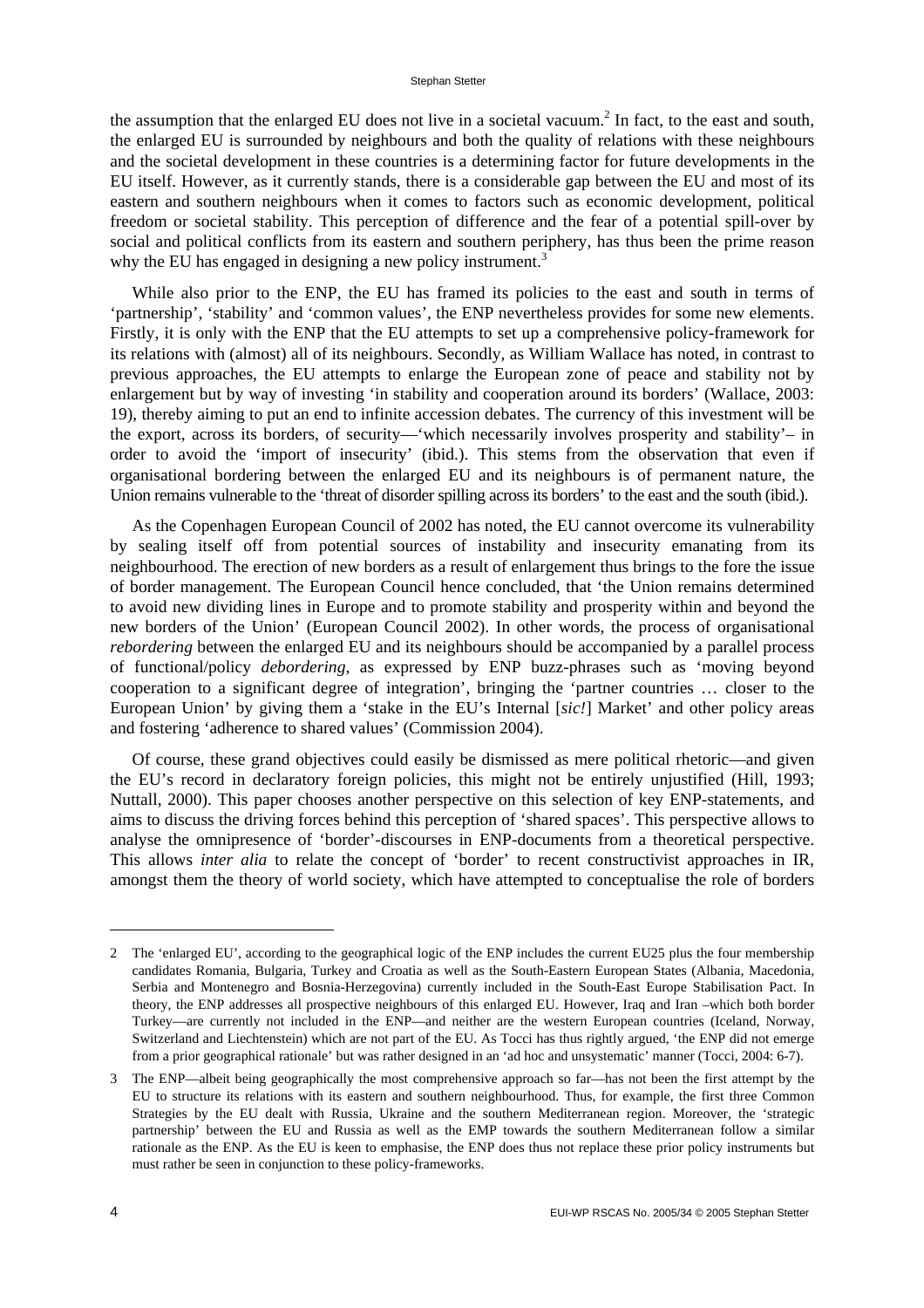in a globalised world (Albert, Brock and Wolf, 2000; Bonacker, 2006; Ó Tuathail, 1996; Buzan and Wæver, 2003). The starting point for this analysis is the observation that world society is characterised by complex—and often contradictory—processes of debordering and rebordering. As a result, no territorial unit can be seen in isolation from the world societal context into which it is embedded. While it is true, that territorial units can attempt to isolate themselves from their spatial environment, the pervasiveness of functional differentialisation renders such attempts a rather helpless exercise. Functionally-induced 'debordering within the world of states is understood as an increasing permeability of [territorial] borders together with a decreasing ability of states to counter this trend by attempts to shut themselves off' (Albert and Brock, 2000: 20). Following this diagnosis of an increasingly 'inter-connecting world' (Wimmer, 2001), Stichweh has correctly emphasised that the persistence of (territorial) borders and difference in world society should not nurture a methodology of spatial containers. Thus, all 'differences in the system of world society [appear] as internal differentiations of this system' (Stichweh, 2000: 13). In other words, bordering is not an argument against a comprehensive world societal perspective but rather an argument in favour of an approach that identifies how territorial borders relate to the functional borders which tend to cross-cut rather than overlap such territorial divides.

This argument already draws attention to the non-territorial status of borders. While constructivism has emphasised the discursive construction of all societal borders through communication, the argument presented here does also underline that borders within world society must not primarily be understood as territorial lines. The bordering between territorial units (such as borders between states, but also between regional organisations and states) is but one type of internal differentiation in world society. Other types of borders, such as functional borders or symbolic borders, play at least an equally important role.<sup>4</sup> Functional borders separate different functional systems, such as politics, law, science, economy, sports, love or the health system—each of which is characterised by its own universal communication codes, programmes and functions (see Luhmann, 1997). Symbolic borders refer to borders that 'constitute collective identities and allow to differentiate between the "self" and the "other". Through the marking of symbolic borders forms of political, ethnic or religious identity emerge' (Bonacker, 2006: 15).

While functional, territorial and symbolic borders stand in a mutual relationship, they do neither overlap nor are they equally pervasive. As Burton (1972: 20) has noted, 'state boundaries are significant but they are just one type of boundary which affects the behaviour of world society'. By pointing to the relevance of functional borders, Burton criticises any territorial bias and argues that these functional borders 'cut across geographical or state boundaries. The world geographical map depicting states cannot show these—but they exist and an image of world society is not complete without them' (ibid.). Thus a perspective on bordering processes in world society brings to the fore the complex relationship between these various kinds of borders. Moreover, it postulates that functional borders are—in contrast to popular perceptions and a common form of self-observation by politics and the media—a quite dominant type of border in world society.<sup>5</sup> Without embarking on a further discussion on the hierarchy between different kinds of borders, one main conclusion is, however, of relevance to the purpose of this paper. Thus, a multi-layered perspectives on borders suggests that territorially differentiated regional spaces stand in a complex relationship with cross-cutting functional (and, at times, symbolic) borders. The dynamics resulting from this encounter between various types of borders is associated in popular parlance with 'globalisation'. A perspective on bordering processes

<sup>4</sup> The theory of world society emphasises that functional borders are the primary form of differentiation in world society, whereas territorial bordering is only the main internal form of differentiation in one of world society's subsystems, namely politics. This paper does not embark on a discussion whether territorial or functional borders are more important. For the purpose of this paper it suffices to say that an analysis of bordering in world society must take regard of both dimensions.

<sup>5</sup> But not only in these functional systems. Also some theories in IR, such as realism, are based on such a state-centred ontology.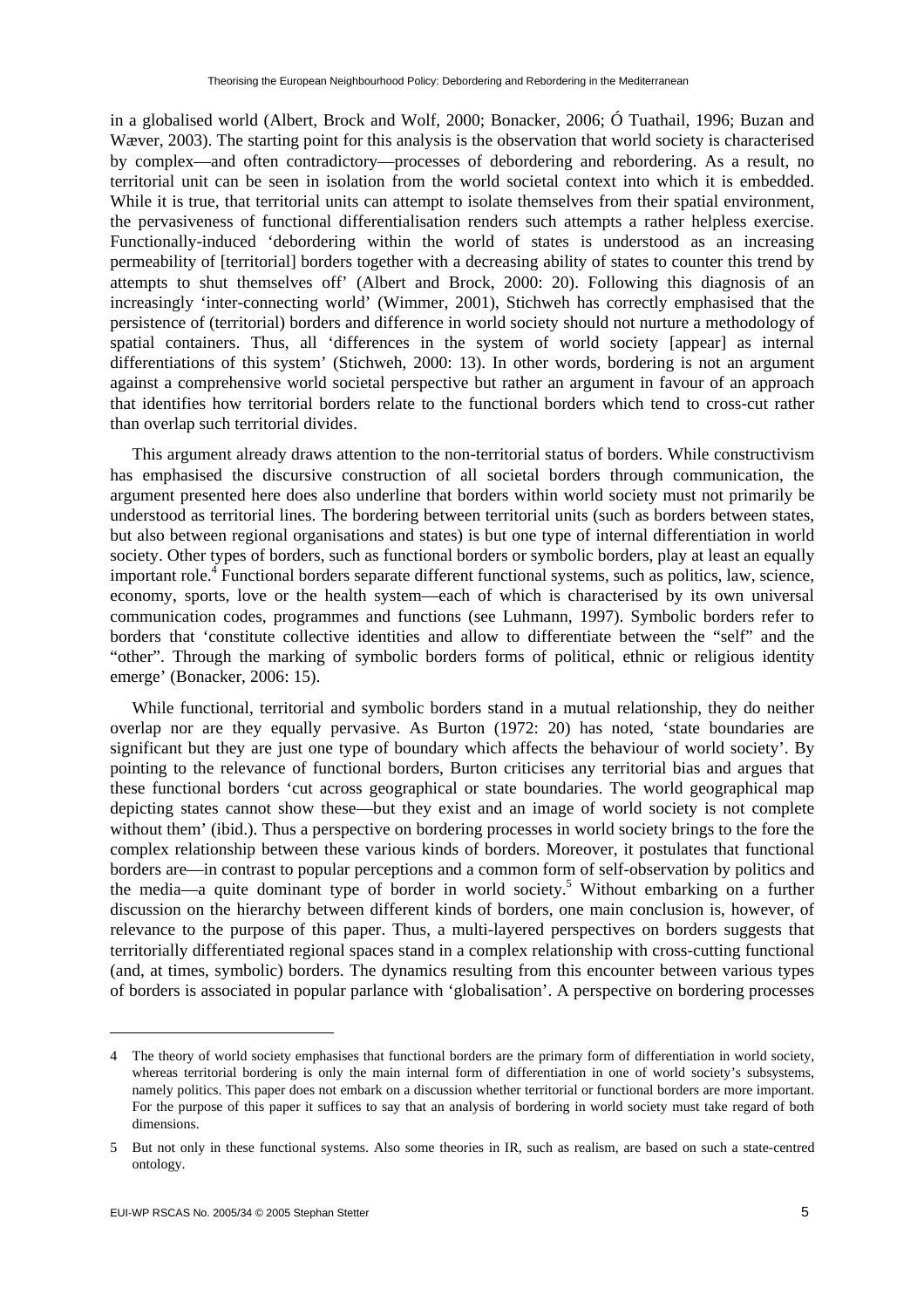in world society allows to sketch out the way in which the continuous interaction between different forms and types of borders requires a constant process of adjustment. Thus, 'globalisation' does not lead to a disappearance of borders but rather to a complex and dynamic process of bordering—which includes both 'debordering' and 'rebordering'.

This observation is not a mere abstract exercise but provides a theoretical underpinning for concrete developments in an 'inter-connecting world' (Wimmer, 2001). As Wallace (2003: 4) has argued with a view to the ENP, the enlarged EU 'cannot simply reinforce its new border and shut' outsiders out. Too heavy bear the manifold functional overlaps which overwrite the territorial borders between the EU and its neighbourhood. These functional overlaps are well-acknowledged in both the academic literature and ENP-documents. As far as Euro-Mediterranean relations in the framework of the ENP are concerned these overlaps are summarised in the recent European Council (2004) conclusion on an 'EU Strategic Partnership with the Mediterranean and the Middle East'.<sup>6</sup> In this document, the relevance of functional borders between the southern Mediterranean and the EU is acknowledged by the statement that both sides of the Mediterranean represent a 'common zone'—in which developments on one side of the territorial border equally affect the other side, with the territorial border being hardly able to act as a buffer. While it is true, that the EU tends to view the ENP, in general, and Euro-Mediterranean relations, in particular, from a securitised perspective (Holm, 2004), in which actual or potential threats to the EU's internal stability appear as the main motivation for the initiation of these policies, it must also be recognised that not all functional overlaps between the two sides are equally or at all securitised.

On the one hand, spill-over effects by the Israeli-Palestinian conflict, but also domestic conflicts in Arab states including political, social and economic underdevelopment as well as terrorism and the proliferation of weapons of mass destruction are highly securitised issues. To a lesser extent this is also true for migratory movements from the south, although the EU also emphasises the positive potential stemming from 'the social integration of legally residing migrants' (European Council 2004). On the other hand, by stressing the dangers of 'anti-Semitism' and 'Islamophobia', the EU is keen in emphasising that the cultural sphere of the 'shared zone' must not become securitised—neither between nor within both sides—so that both the EU and its southern neighbours can engage with each other 'in mutual respect for their unique cultures' (ibid.).<sup>7</sup> The same is true for functional overlaps created by economic and other kinds of inter-dependencies between the EU and its southern neighbours.

Following these conceptual clarifications, the ENP can now be related to all three types of borders mentioned above. On the territorial dimension it is based on a clear bordering attempt. This is in particular true for the southern neighbours, for which the EU asserts that despite the fact that 'interdependence' between both sides 'is already a reality' (Commission 2003: 3), membership for all southern Mediterranean countries 'has been ruled out' (ibid.:  $5$ ). However, this territorial division is cross-cut by manifold functional divisions, which do not correspond with the territorial logic of the political bordering. And even for the case that the EU would decide to seal itself off its southern neighbourhood this would not create a 'symbolic border' between southern migrants, who reside in the

<sup>6</sup> This document moves beyond the territorial scope of the ENP and, for the first time, sketches out the main parameters of EU relations to all countries in the 'Arab-Middle Eastern region' (Perthes, 2000), thus including the countries of the GCC, Yemen and in particular Iraq and Iran. This is also the first step by the EU in overcoming the somewhat artificial separation of EMP countries and other Arab states as well as Iran (see also Schumacher, 2004).

<sup>7</sup> The fight against both anti-Semitism and Islamophobia has also become part of the various action plans the EU has negotiated with its southern neighbours (see EU/Israel Action Plan 2004 and EU/Palestine Action Plan 2004). Another question would be whether this currently popular reference to 'culture' – which is in itself a debatable concept—in current political discourse, is not problematic for it establishes a notion of difference that seems at times rather arbitrary.

<sup>8</sup> Although one has to acknowledge that individidual voices even amongst senior officials in the European Commission, the Council and the European Parliament do not exclude a possible membership for some southern Mediterranean countries in the long run. This applies primarily to Israel but also, to a lesser degree to Morocco and a future Palestinian state.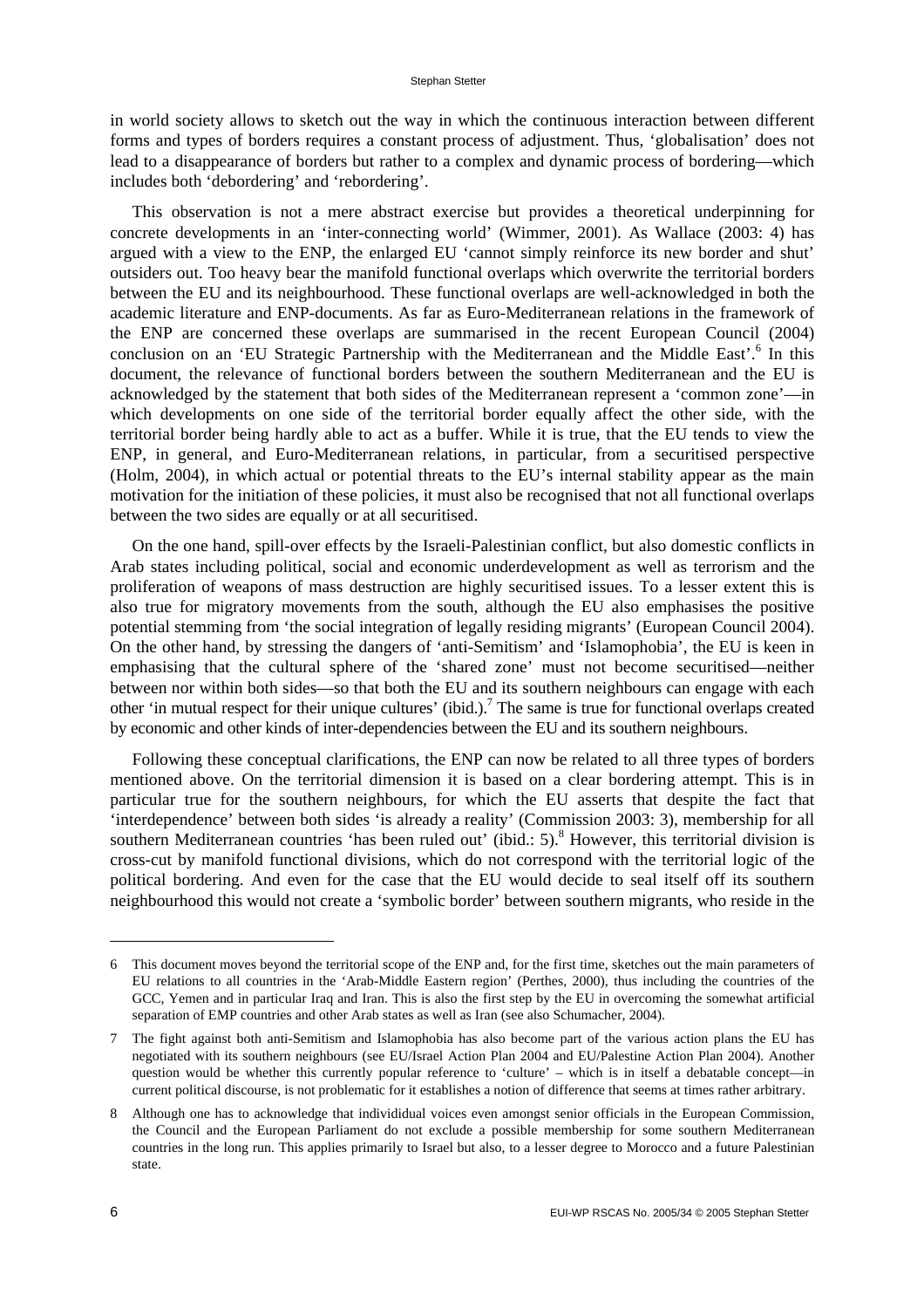EU, on the one hand, and their compatriots in southern Mediterranean countries, on the other. As the Commission thus rightfully acknowledged by referring to the notion of 'interdependence', the manifold functional borders between both sides of the Mediterranean do already cross-cut the territorial divide. The primacy of functional differentiation in world society would render attempts to erect un-crossable borders an illusionary task, for the flow of money, scientific ideas, goods (industrial goods, drugs, weapons), environmental problems, diseases, fashion trends and latest developments in football tactics hardly ever follow territorial dividing lines. But it is precisely because of these multiple overlaps, that the EU and its southern neighbours seem well advised to establish a system of governance that acknowledges their mutual interdependence and that overarches the territorial border.

In that sense, the ENP (and its institutional predecessors) is a direct response to the complex relationship between different types and forms of borders in world society and an analysis of ENPsemantics reveals the dynamics unleashed from complex processes of rebordering and debordering in the Euro-Mediterranean area. Compared to potential political alternatives, the rationale of the ENP as expressed in the rhetoric of a 'shared zone' seems therefore appropriate. This is also widely acknowledged in academic debates on the ENP. Thus, the rationale of the ENP has been welcomed by William Wallace who argues the EU 'needs a strategy to organise its neighbourhood, which offers neighbouring states incentives to cooperate and all possible advantages short of membership' (Wallace, 2003: 1). Also other commentators consider the re-assessment of the EU's strategy towards the southern Mediterranean as pertinent. Nathalie Tocci argues that 'in principle, the EPN could provide part of the answer to the next major challenge facing European foreign policy; the EU's relations with its turbulent southern and eastern neighbourhoods' (Tocci, 2004: 1). A similar argument is brought forward by Elisabeth Johannson-Nogués who positively receives the rationale of the ENP by arguing that, notwithstanding possible drawbacks, the ENP 'potentially also holds the solution to [...] problems which, if explored sincerely by all parties involved, might open a door to boosting reform in the short term' (2003: 2).

This paper shares this positive assessment of the basic rationale of the ENP. This also relates to the logic—rather than the actual implementation—behind the basic policy-instruments of the ENP, such as differentiation and co-ownership, which will be discussed in the following section. However, some words of caution must be spelt out already at this stage. Firstly, seldom in the world of politics do rhetoric and implementation neatly coincide—and even less so in the world of EU foreign politics, where the identification of the notorious 'capability-expectation gap' (Hill, 1993) has become a handy reference-point. As will thus be discussed in the remainder of this paper, the main problem lies not in the actual rationale of the ENP—which indeed is more than window-dressing—but rather in various obstacles in coping with this rationale. Secondly, as Tobias Schumacher has rightly pointed out, the euphoria about the 'somewhat revolutionary "everything-but-membership approach"' should not distract attention from the embeddedness of ENP in traditional policy frameworks, in particular the EMP (2004: 5).

Thirdly, despite its new clothes, the ENP is not as innovative as the EU likes to present it. The ENP rationale and instruments bear striking similarities to previous policies of the EU and, therefore, it might not be wrong to argue that the ENP—as far as the southern neighbours are concerned—is yet another attempt in branding Euro-Mediterranean relations without a major change in its actual design. Critics could argue that such branding exercises reappear roughly every decade when the EU realises that previous policy-frameworks do not look anymore as sexy as they used to do. Thus what was in 1973 the Global Mediterranean Policy, became in 1989 the Redirected Mediterranean Policy and then in 1995 the EMP. While the differences between these policy-frameworks should not be downplayed (Gomez, 1998), they all share a similar rationale and do not radically differ in their concrete instruments and approaches—thus turning the spotlight of analysis on the relevance of path dependency in EU foreign relations to the southern Mediterranean. A final word of caution has a much more general overtone and relates to the difference between the usual self-description in political communication, on the one hand, and the actual evolution of societal dynamics, on the other (see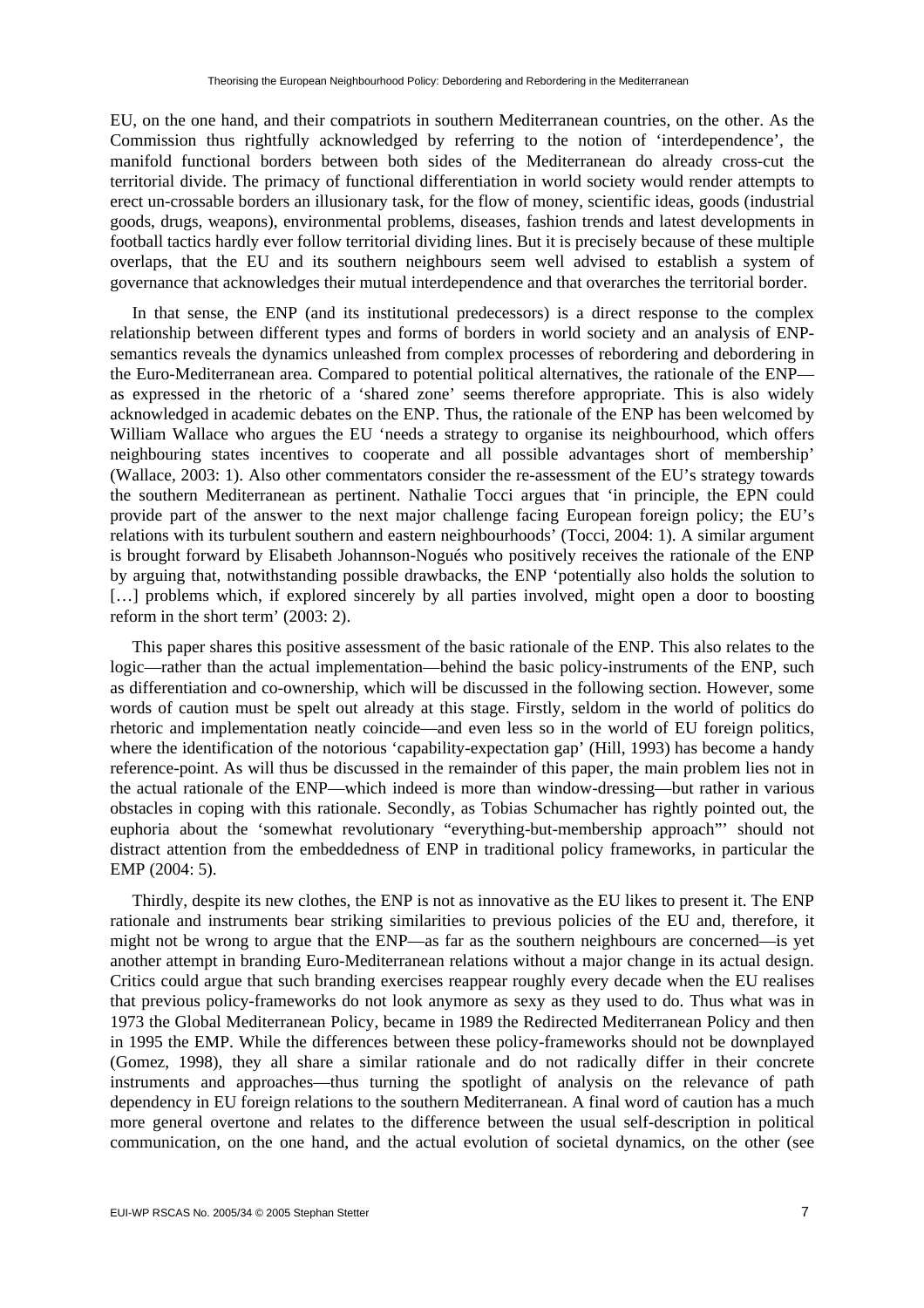Luhmann, 2000). Without going into detail here, the ability of the EU—and of any other political unit—to shape the functional, symbolic and territorial borders of the Euro-Mediterranean zone must be seen in relation to the limitations which governance faces in a functionally differentiated world. Processes of border demarcation must then be seen 'as social phenomena within the framework of an overall debordering of the world of states that is promoted by a global shaping of the economy, communications, transport, consumer expectations, and attitudes to life (namely, the worldwide change in family structure). One can go a step further and describe the demarcation phenomena as a specific reaction to the debordering processes that are actually taking their course within the framework of globalization. Viewed in this light, demarcation (rebordering) would be, first and foremost, a way of *regulating* the process of transformation, not of *arresting* it' (Albert and Brock, 2001: 42-3). Seen from that perspective, the EU instead of shaping Euro-Mediterranean relations from the driver's seat rather tries to respond too much more complex, functionally-induced dynamics in world society at large.

#### **III. Regionalisation through the ENP? Opportunities and Obstacles**

Corresponding to the argument of the previous chapter on complex bordering processes in world society, is the observation that these functionally-induced dynamics lead to the emergence of specific regional cluster in world society. According to this view, these regional clusters are mainly defined by region-specific forms of structural coupling between functional systems (Stichweh, 2000; Stetter, 2003b). This observation also relates closely to the analysis of regional (in-)security regimes, as for example developed by the securitisation-school (Buzan and Wæver, 2003). The emergence of such *functional regionalisation* patterns does, however, not lead to a detachment between different regions. Firstly, it is not individual functional systems that coincide with regional-territorial borders but rather regionally distinct forms of structural coupling between universal functional systems—that individually stretch beyond spatial divides. Secondly, the borders between regions are not static but in a dynamic process of constant debordering and rebordering—and this dynamism becomes enhanced through spatial proximity and functional overlaps between regions. These regionalisation dynamics also affect Euro-Mediterranean relations, i.e. relations between world society's European and its 'Arab-Middle Eastern' (Perthes, 2000) cluster.<sup>9</sup>

Such patterns of *functional regionalisation* and functional overlaps between regions must, however, be distinguished from spatially defined processes of *organisational regionalisation*. As has been already described above, territorial and functional borders do often not coincide. Thus, organisational regionalisation can more or less coincide with functional regionalisation clusters (e.g. the Council of Europe) or be less inclusive in its territorial scope, such as the EU. Moreover, the borders of organisational regionalisation can stretch beyond lines of functional regionalisation, such as the example of NATO illustrates. Seen from that perspective, also the ENP—and even more so if the ENP is seen in conjunction with the EMP—can be understood as an endeavour in organisational regionalisation beyond the level of functional (and symbolic) regionalisation clusters—albeit with rather 'thin' organisational features.<sup>10</sup> Notwithstanding this objection, this focus on the organisational dimension of Euro-Mediterranean relations in the context of ENP, allows to analyse the 'institutional fit' between the specific organisational features of these frameworks with the functional rationale outlined in the previous section. In other words, do the institutional provisions of the ENP fit the functional requirements as they have been identified in the analysis of the ENP-rationale in section II? Thus, to what extent does the ENP contribute to the aim of creating 'regional stability and co-

<sup>9</sup> This perspective also nourishes scepticism with regard to the factual existence of a shared Euro-Mediterranean region (for a similar critique see also Schumacher, 2004).

<sup>10</sup> These thin organisational features do, for example, relate to the lack of a shared centre. As will be discussed further below, the ENP is characterised by strong centre-periphery features, in which one side, the EU, holds most formal power resources. Consequently, the ENP (as does the EMP) lacks its own secretariat, personnel etc.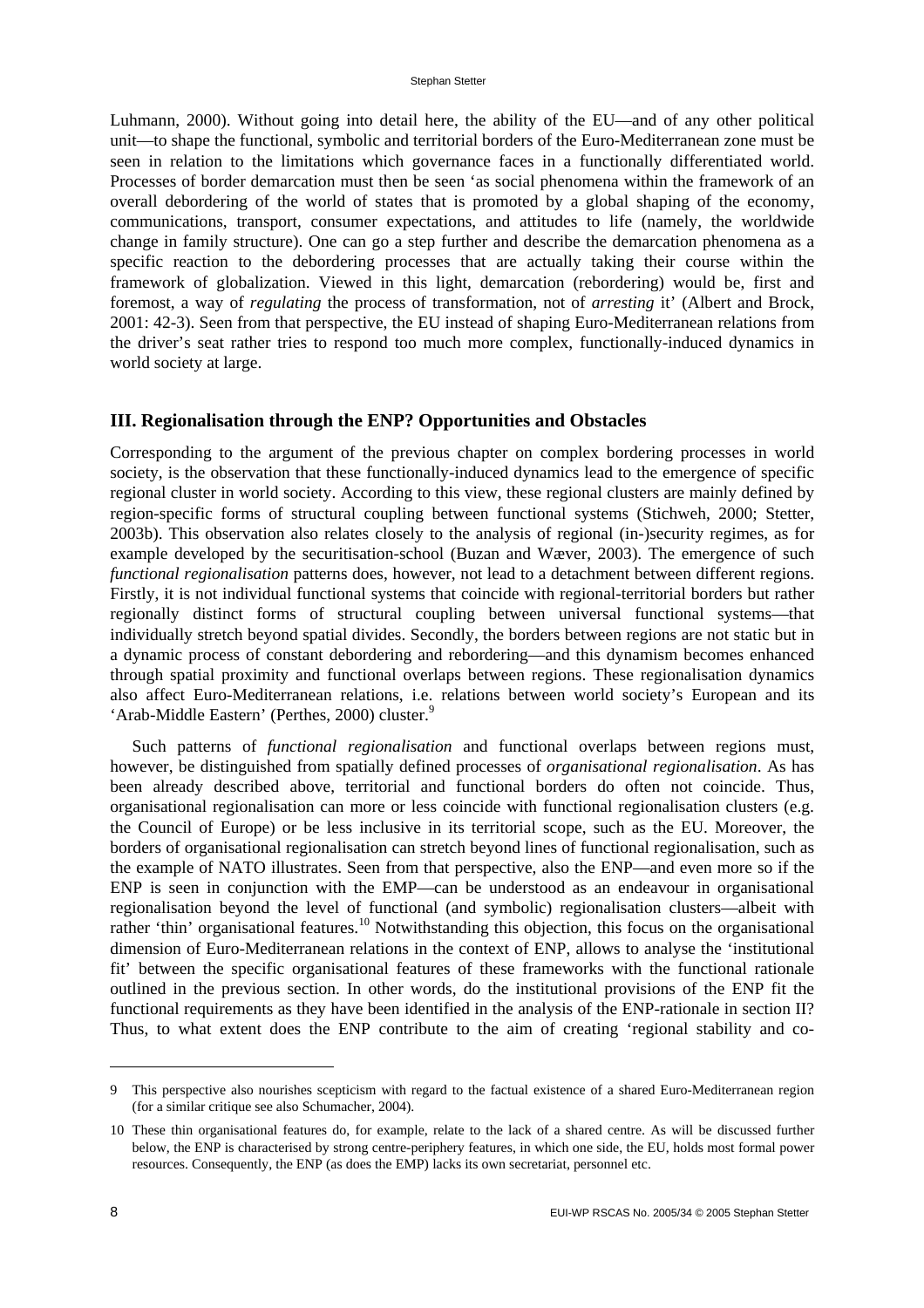operation' in a shared 'economic and political space' as ambitiously referred to by the EU (Commission 2004)? The main argument presented here is that even though the ENP offers various opportunities, in particular on a bilateral level, it fails to provide an organisational framework that would be 'thick' enough to underpin the functional debordering it rhetorically aims for. In more theoretical terms, the ENP lacks the ability of self-observation that would be supportive for policies that adequately address the functional overlaps between the two regions. This follows the argument by Mathias Albert (2002: 19-20) that 'the prospects for effective governance may be seen to rise if the political system could observe itself according to similar regional differentiations, thus laying the basis for steering through regionally framed structural couplings'. However, the ability of the EU for such an 'observational perspective' is hampered by four key implementation problems of the ENP, namely the path dependency of 'thin' institutions, the uneven cost-benefit balance, strong centre-periphery relations and domestic institutional constraint.

Before entering into a discussion on these four key obstacles, one should, however, not downplay the opportunities associated with the organisational structure of the ENP. Thus, as already the previous section has argued, the rationale of the ENP (as of its predecessors) corresponds to the manifold functional overlaps in the Euro-Mediterranean area. In addition to that, the ENP addresses some of the organisational obstacles, which hampered Euro-Mediterranean relations previously. As has been acknowledged by most commentators, the strengthening of the bilateral dimension—referred to as 'differentiation' in the ENP-context, could help to overcome the deadlock which bedevilled the EMP. Having said that, it should however be mentioned that also the EMP, despite its multilateral façade, was in practice already based on such a differentiated approach.<sup>11</sup> Yet, any meaningful progress on the multilateral level, which would have contributed to increased inter- and intra-region-building across the three EMP-baskets, was hampered during most of the EMP-period by various obstacles—such as in particular the unresolved Israeli-Palestinian conflict but also other regional conflicts as well as a reluctance on side of some Arab governments to engage in organisational regionalisation efforts, which could potentially undermine their grip on domestic developments. As a result, the EMP was not only characterised by slow progress but also consumed scarce resources of civil servants and ministers, without producing too many tangible results.<sup>12</sup> Overall, on both sides of the Mediterranean, frustration and disappointment in the EMP—and in particular in its multilateral dimension—grew. The shift by the ENP away from a formally multilateral structure to a predominantly bilateral structure  $$ which nevertheless leaves in place the EMP—might thus be sad news for advocates of active Euro-Mediterranean region-building, but has been welcomed by most academics as well as decision-makers in the EU and the southern Mediterranean. Moreover, on the face of it, the ENP with its clear emphasis on not being a pre-stage to enlargement, provides for a clearer organisational demarcation between the EU and its southern neighbours than the EMP with its somewhat fuzzy (rhetorical) debordering agenda. $^{13}$ 

Notwithstanding this somewhat new organisational outlook of the ENP, one cannot ignore that a more thorough perspective on its main instruments reveals the endurance of previous policies, thus casting serious doubts on whether the organisational structure of the ENP will be able to correspond to its adequate rationale. Doubts are thus in place on whether the ENP can fulfil its ambitious objectives

 $\overline{\phantom{a}}$ 

<sup>11</sup> This can be well studied when looking at the way in which bilateral relations between the EU and individual southern Mediterranean countries differ. See, for example, the different speed by which the EU has concluded Association Agreements with southern Mediterranean countries, but also the bilaterally designed participation of some southern Mediterranean countries in EU programmes as well as the differences in the scope by which MEDA aid was distributed to individual southern neighbours.

<sup>12</sup> The importance of 'frustration' and scarce (time) resources of decision-makers is discussed in Wallace 2003.

<sup>13</sup> In comparison to the EMP, the ENP also pays greater attention to cooperation in 'macro political stabilisation policies' (Stetter, 2004)—i.e. foreign and interior policies—between the EU and its southern neighbours. Thus, the action plans provide for cooperation between both sides in the CFSP/ESDP and crisis management and greater co-operation in justice and home affairs (EU/Israel Action 2004; EU/Jordan Action Plan 2004; EU/Palestine Action Plan 2004).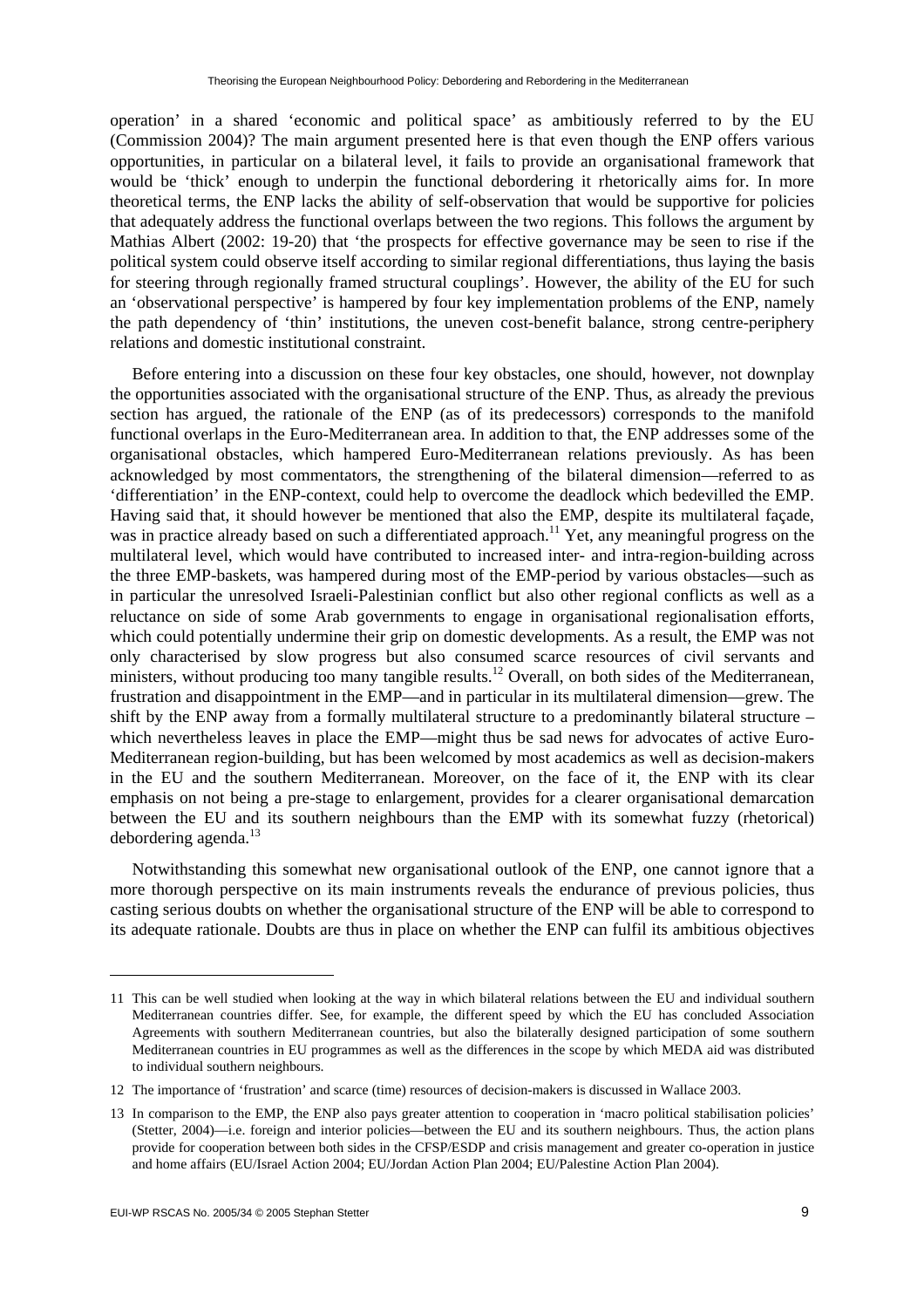and overcome implementation problems of the EMP-period (Stetter, 2003a). In other words, the new rhetoric and the new branding of Euro-Mediterranean relations are still subject to a considerable degree of path dependency.

While Euro-Mediterranean relations might have needed a new stimulus and enlargement was the window of opportunity for that, the EU and its southern neighbours might find that not much has changed after the dust of ENPhoria has settled. A close inspection of the ENP action plans with southern Mediterranean countries does not contain any policy objective that could not already have been negotiated in the framework of EMP Association Council and Committees. What prevented southern Mediterranean countries from negotiating a stake in the internal market or the conclusion of bilateral agreements in specific policy sectors prior to the ENP? Even cooperation in foreign and interior policies was already referred to in the Common Strategy on the Mediterranean region of June 2000. Moreover, sensitive issues—such as ending the protectionism of EU textile industry and agriculture—remain sensitive issues also under the ENP-umbrella. Finally, political dialogue with southern Mediterranean neighbours will presumably not look radically different from its declaratory EMP-outlook. Against this background it is revealing that the action plans with Israel, Palestine and Jordan explicitly state that ENP-policies will for the time being be implemented on the basis of EMP Association Agreements. Thus, the EU/Palestine Action Plan (2004: 2) states that 'for the near future the Interim Association Agreement remains a valid basis for EU-Palestinian cooperation', while the EU/Israel (2004: 1) and EU/Jordan Action Plans (2004: 1) state that the implementation of Action Plan policies 'will help fulfil the provisions in the Association Agreement(s)'. Finally, while the ENP does indeed provide for more funding by the EU of cross-border projects (also between the EU and its southern neighbours), there is no passage in the old MEDA-regulations which would have prevented southern Mediterranean countries to apply for much more regional funding than they had actually done. Surely, in its intentions and in certain detailed provisions the ENP offers new opportunities, but the main argument put forward here is that despite its ambitious rhetoric, the actual content of the ENP is not tremendously different from what was there before—both with regard to the policy areas covered and the instruments established. Acknowledging this path dependency of the ENP should caution against too high expectations—thus avoiding one of the problems that shaped the EMP-period. Yet, the ambitious and normative region-building language by the EU, which was analysed in the previous section, suggests that the EU has learnt little from previous problems of Euro-Mediterranean relations. Overall, this discussion on the path dependency of the ENP insinuates that the fit between the proclaimed ENP-rationales and its organisational structures is not in an equilibrium thus casting doubts on the extent to which effective cross-regional governance can be achieved.

In addition to this path dependency of the implementation dimension of the EMP, the 'carrots' of the ENP action plans might also not be as tasteful as, for example, suggested when promising the southern neighbours 'a stake in the EU's single market' (EU/Israel Action Plan 2004: 2). While it is true that for some southern Mediterranean countries—such as Israel with a GDP per capita comparable to southern EU member countries or Morocco and Tunisia with close links to the EU—this perspective has some positive elements, the overall cost-benefit balance of adopting the internal market *acquis*, without a stake in EU-institutions, is not as straightforwardly positive as implied by the action plans. As the experience of central and eastern European countries has shown, the costs of translating the 80,000 pages *acquis* into national legislation are high and requires tremendous administrative and financial resources (Schimmelfennig and Sedelmeier, 2004). It is unclear how southern Mediterranean bureaucracies—with the exception of Israel—would be able to engage in this exercise both for administrative reason as well as for reason associated with domestic reforms of autocratic political structures which would almost automatically accompany such a Europeanisation. As Nathalie Tocci (2004) has hence argued, these 'cost of compliance' with internal market provision are an issue which has not yet been thoroughly addressed by the ENP-framework. 'It remains unclear whether this would be a benefit or a cost' (ibid.). Moreover, even if southern Mediterranean neighbours were willing to engage in a comprehensive translation of the *acquis* into their national legislation, the political will for a thorough implementation must for a long time be higher than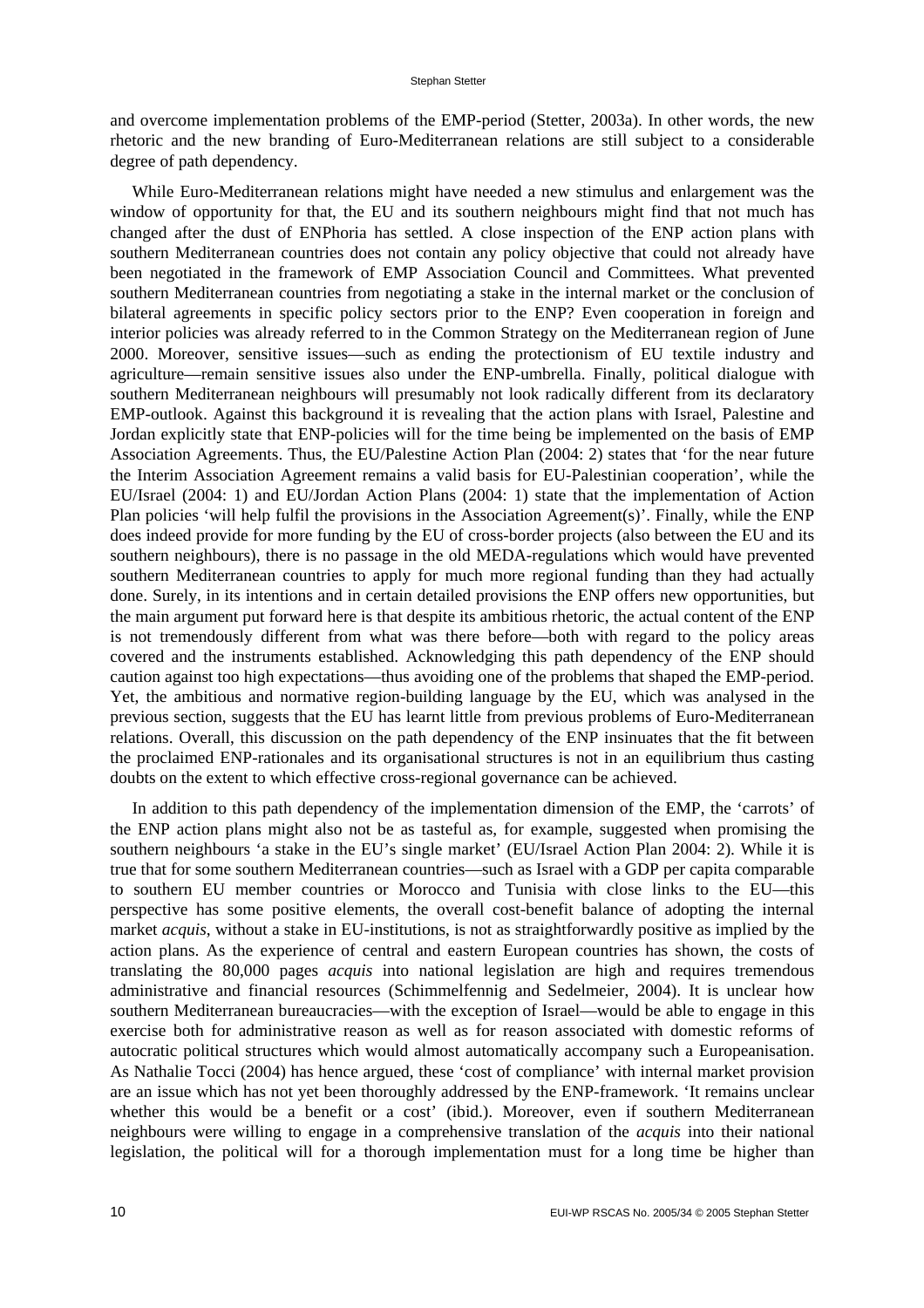domestic resistance to such a formal abrogation of national sovereignty without a stake in EU decision-making structures.<sup>14</sup> Against this background it can be argued that the policy-instruments of conditionality and benchmarking, which have successfully been deployed by the EU in its eastern enlargement primarily because of the credible promise of membership (Schimmelfennig and Sedelmeier, 2004), cannot be expected to be equally pervasive in the transformation of domestic political and economic systems in the southern Mediterranean.

A closer evaluation of the ENP-instruments also reveals that in addition to these cost-benefit problems, the ENP-framework does—in spite of its rhetorical reference to co-ownership—not move a great deal towards a more balanced decision-making structure. The ENP—as its predecessors remains characterised by strong centre-periphery relations, where the EU largely defines the agenda and assesses progress, while the role of southern Mediterranean countries in this process continues to depend on their (limited) ability to occasionally use carrots and sticks themselves. In this context, it should be remembered that the drawing up of action plans on a bilateral basis is not as revolutionary as proclaimed in ENP-documents. Thus, already in the EMP-era joint objectives in specific policy areas could have been designed in the bilateral Association Committees and Association Councils. The language of co-ownership, as honest as it might be, does hence not overcome the problem of EU dominance in Euro-Mediterranean relations. Thus, co-ownership does not go as far as to 'allow' southern Mediterranean neighbours a share in those policy-areas which are more sensitive to the EU. Firstly, on the level of policies, the EU remains unwilling to offer to southern Mediterranean partners a stake in the European agricultural and textile market or to engage in greater labour mobility—thus areas of co-operation through which southern Mediterranean countries could improve their costbenefit balance of the ENP. As is well-documented in the academic literature on Euro-Mediterranean relations, the problem with co-ownership in such policy sectors is that 'there are policy areas within a coherent neighbourhood policy for which national governments will have to ask their citizens to accept difficult compromises and concessions' and governments of EU member states have so far been unwilling to confront their domestic constituencies with concessions in these sectors (Wallace, 2003: 30). A second dimension of EU-dominance then relates to the decision-making structure of the ENP. Thus, the implementation of the action plans will depend on an assessment whether southern Mediterranean countries actually made the progress required from them. In the words of the Commission (2003: 16) 'engagement should therefore be introduced progressively, and be conditional on meeting agreed targets for reform'. Yet, the arbiter on whether these targets have been met is not as could be expected in a 'shared zone'—a shared body. Rather, this assessment is made, on a unilateral basis, by the European Commission which consequently argues that 'the setting of clear and public objectives and benchmarks spelling out the actions the EU expects of its partners is a means to ensure a consistent and credible approach between countries' (ibid.). The language of sharing thus comes to a sudden end, once policy issues sensitive to the EU and the decision-making structure of the ENP is concerned.

Finally, the institutional fit between the ENP-rationale and the ENP-instruments must be seen in conjunction with the evolving foreign policy system of the EU. While recent EU policies towards the southern Mediterranean, such as the EMP, the 'Common Strategy on the Mediterranean region' as well as the ENP and the 'EU Strategic Partnership with the Mediterranean and the Middle East' all confirm the observation that 'the EU develops its own foreign policy, which is related to but functionally autonomous from national policies' (Stetter, 2004: 734), it is equally important to recognise the limitations which the domestic decision-making structures in EU foreign policy-making exerts on the implementation of the ENP agenda (see also Monar,  $1998$ ).<sup>15</sup> Thus, the 'fragmented institutional framework' (Stetter, 2004: 735) of the Union's cross-pillar polity, while being highly

 $\overline{\phantom{a}}$ 

<sup>14</sup> See for a similar discussion the concept of the EU's 'enabling impact' in Diez, Stetter and Albert 2004.

<sup>15</sup> Of course, one should also take note of constraints for the ENP posed by domestic institutional constraints in southern Mediterranean countries. Incrementalism is not a prerogative of EU foreign policies.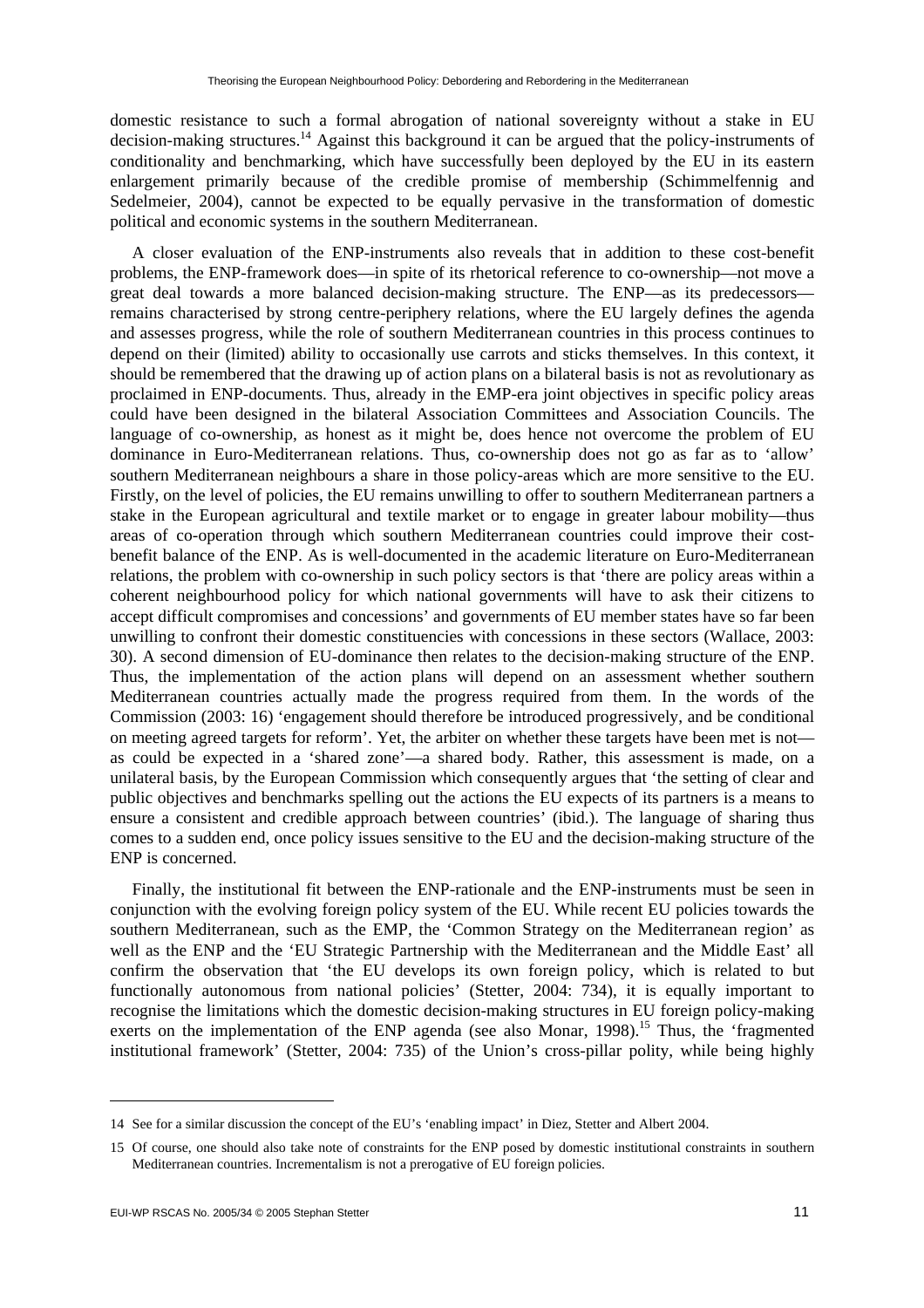functional for the internal stabilisation of the EU political system, is often problematic for coherent and efficient decision-making towards third countries. This does not only relate to the specific interests of individual member states in the ENP—one should not forget that initially the ENP was only designed for the EU's new eastern neighbours and that the southern neighbours were only included following pressure from mainly southern member states and the Commission—but also to the complex interaction within the EU's triple executive—consisting of the Council, the Commission and the Council Secretariat, in particular the High Representative. In addition, complex budgetary procedures further limit the EU's ability to act quickly in its foreign policies. Since this complex institutional structure of EU foreign policies did not change with the ENP, certain problems of the EMP-period, such as the cumbersome disbursement of EU funds under the MEDA-budget and a preference for declaratory policies in political relations, are likely to pose a problem for the ENP as well (Stetter, 2003). Finally, differences between individual member states as well as within the triple executive, for example on the Israeli-Palestinian conflict *in conjunction with* the complex institutional structure of EU foreign politics, are likely to inflict upon Euro-Mediterranean relations also under ENP-framework. In conclusion, also the ENP will have to cope with the notorious 'gap between the rhetoric of foreign policy ambitions and the reality of internal preoccupations' (Wallace, 2003: 26) that until today shapes cross-pillar foreign politics of the EU.

This section has argued that the ENP is characterised by a significant gap between its ambitious rhetorical objective of creating 'an area of shared prosperity and values' (Council 2003), on the one hand, and its actually thin organisational fundaments. Thus, the ENP—albeit being based on an adequate rationale—is unlikely to institutionally underpin the manifold functional overlaps between the European and the Arab-Middle Eastern region. The paper has identified a remarkable path dependency of the ENP in comparison to previous institutional settings of Euro-Mediterranean relations. Notwithstanding certain improvements in comparison to the EMP-period, also the ENP is likely to be characterised by significant obstacles to organisational regionalisation such as an uneven cost-benefit balance, unbalanced centre-periphery relations and impediments stemming from EU internal decision-making structures. This section thus concludes that the ability of the ENP to deliver on its ambitious objectives, which seem justified given the functional regionalisation dynamics outlined in section II, is still severely limited.

#### **IV. Conclusion: Facing the Ongoing Exclusion/Inclusion Dilemma of the ENP**

Notwithstanding the arguments of the previous sections, it is not only the tension between ambitious rhetoric and path dependent institutions that inflicts upon the ENP. Thus, it is important to note that the ENP was designed in an attempt to square the circle of preventing 'the emergence of new dividing lines between the enlarged EU and its neighbours' while at the same time defining the ultimate territorial borders of the Union. This is, for example, institutionally reflected in the restructuring of foreign policy capacities in the new Barroso Commission, in which relations with all ENP partners are dealt with in the Foreign Relations Directorate General (DG), whereas relations with the prospective member states Bulgaria, Croatia, Romania and Turkey as well as the countries of the south-east Europe stabilisation pact are directed by the Enlargement DG. The establishment of this new spatial dividing line is, however, less pervasive as it seems at first sight. Firstly, ENP documents already emphasise that with regard to Moldova but in particular Ukraine, the EU is aware of the objective of these countries to joint the EU in the long run—with the orange revolution in Ukraine having further underlined this objective. Second, also with regard to southern Mediterranean neighbours—for which the EU excludes the option of membership even in the long run—the solidity of EU resistance to possible accessions is less firm than suggested by ENP-documents. Ironically, it is one of the key instruments of the ENP—differentiation—which might prove a double-edged sword in that regard. To take the example of Israeli-EU relations, a full implementation of all objectives of the Israel Action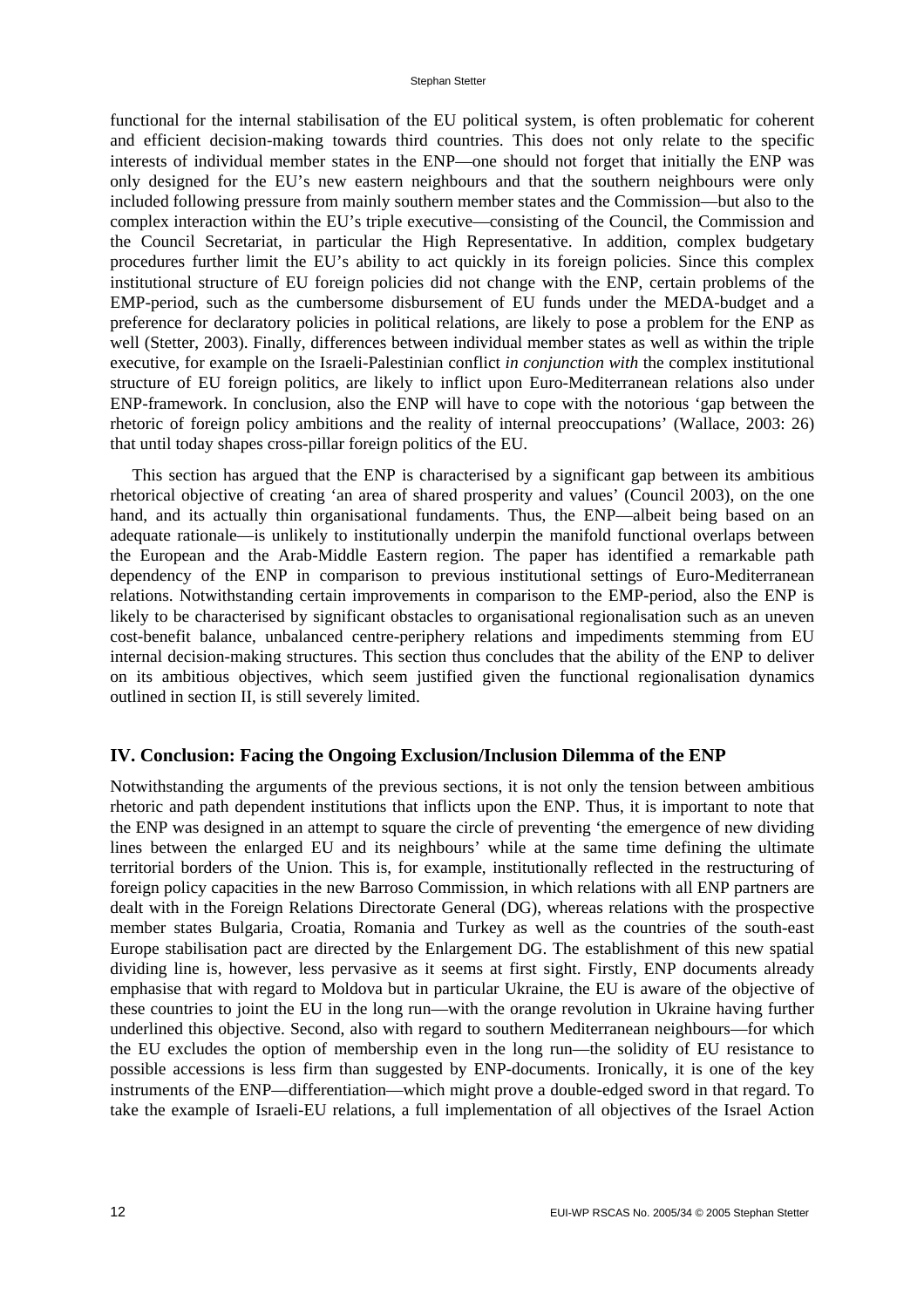Plan would render Israel, a country with a GDP per capita comparable to other European countries, a virtual member state of the EU even without membership—thus comparable in its status to Switzerland.16

While this partial integration into the European space is indeed a potential carrot for some southern Mediterranean neighbours, the actual implementation of this agenda might prove less tasty than portrayed in ENP documents. This has to do with the various implementation problems outlined in the previous section. Thus, if the carrot is visible but cannot be grasped, also southern Mediterranean neighbours might conclude that 'association' is less attractive than 'membership'. Secondly, as has been mentioned above, for those southern Mediterranean countries with (semi-)autocratic governments and less developed economies, the requirements of implementation of the ENP agenda are ambivalent. Thirdly, as the case of EU-Turkish relations illustrates, the power of the EU to unilaterally determine the borders of the EU should not be overestimated. The cases of Morocco and Israel—and to a limited degree Palestine—show that membership debates, although at an early stage, are not silenced by statements from the Union that rule out accession for its southern neighbours while statements about a possible Israeli accession to the EU by senior EU officials, such as the new Commission representative to Israel, do also contradict the 'formal bordering' agenda of the ENP (Benn, 2005).

The hope that the ENP will provide for meaningful integration of non-members while at the same time avoiding 'any sense of exclusion' (Commission 2004: 8) is thus build on shaky grounds. The manifold functional overlaps between both sides of the Mediterranean, which have been addressed in section II of this paper, will continue to exert pressure for an appropriate organisational underpinning. While it is true that 'a response to the practical issues posed by proximity and neighbourhood should be seen as separate from the question of EU accession' (Commission 2003: 5), the obstacles in the implementation of the ambitious ENP agenda are not really helpful in keeping these two tracks separate. But it is also the ambitious and normative rhetoric of the ENP, which speaks of integration and shared zones, that blur the bordering attempts of the EU.

Due to an insufficient fit between the functional overlaps between both sides of the Mediterranean and the organisational underpinning of this process, the exclusion/inclusion dilemma is likely to shape the ENP-period. The obstacles identified in this paper for the implementation of the ENP agenda reveal the inability of the EU to institutionally respond to its own observation of a shared Euro-Mediterranean space. This relates to the argument that 'the possibilities for effective governance would be advanced […] if the political system "regionalises" (i.e. regionally differentiates and regionally organises itself) in a similar fashion to the ways in which the systems to be steered are "regionalised"' (Albert, 2002: 20). Given the degree of functional overlaps between the European and the Arab-Middle Eastern region, this would however require from the EU to seriously tackle the institutional obstacles identified in this paper. An impressive agenda of rhetorical debordering alone does not suffice but has to be underpinned by an adequate organisational framework. As this paper has argued, this establishment of an efficient framework for cross-regional governance is hampered by several institutional obstacles. An effective framework for organisational cross-regionalisation would require to address the cost-benefit structure of Euro-Mediterranean relations, to give southern neighbours a significant share in Euro-Mediterranean decision-making structures and a further improvement of domestic foreign policy institutions by the EU. Yet, such a decision would also require political will on side of the EU (and also its southern neighbours) which has so far been the scarcest resource in Euro-Mediterranean relations. Without such a decision the ENP is likely suffer from the insufficient institutional fit between functional and organisational debordering dynamics and

<sup>16</sup> Thus the Action Plan, besides the objective to offer Israel a stake in the Internal market, also explicitly refers to an approximation of legislation on both sides (i.e. the Israeli side) and that the Union 'will undertake an overall examination of all […] Community programmes and bodies, with the objective of opening them to Israeli participation' (EU/Israel Action Plan 2004: 2).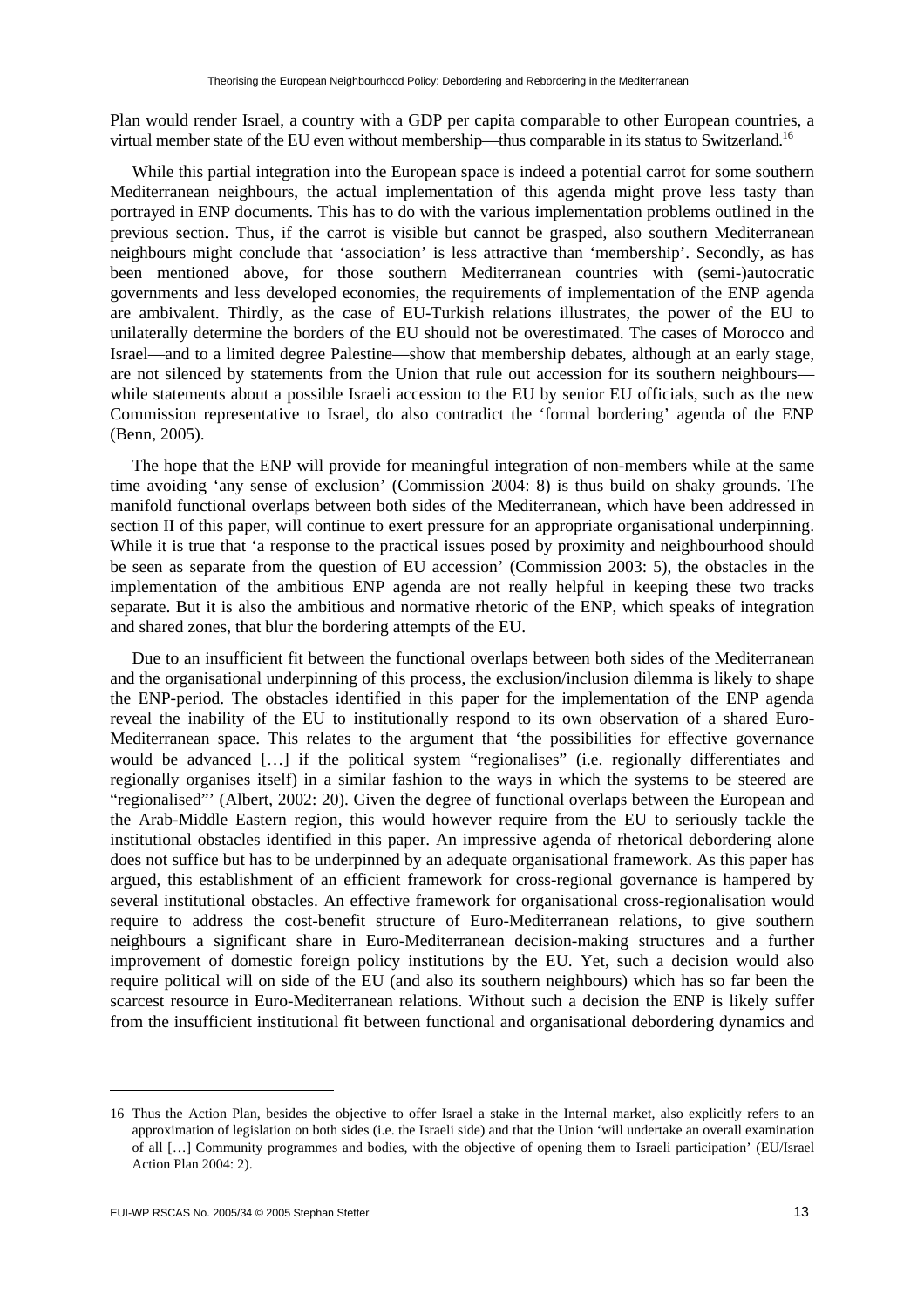#### Stephan Stetter

share the fate of its institutional predecessors, thus being replaced by the beginning of the next decade by yet another grand rhetorical project.

Dr. Stephan Stetter Bielefeld Institute for World Society Studies Department of Political Science Faculty of Sociology University of Bielefeld PO Box 100 131 33501 Bielefeld Germany stephan.stetter@uni-bielefeld.de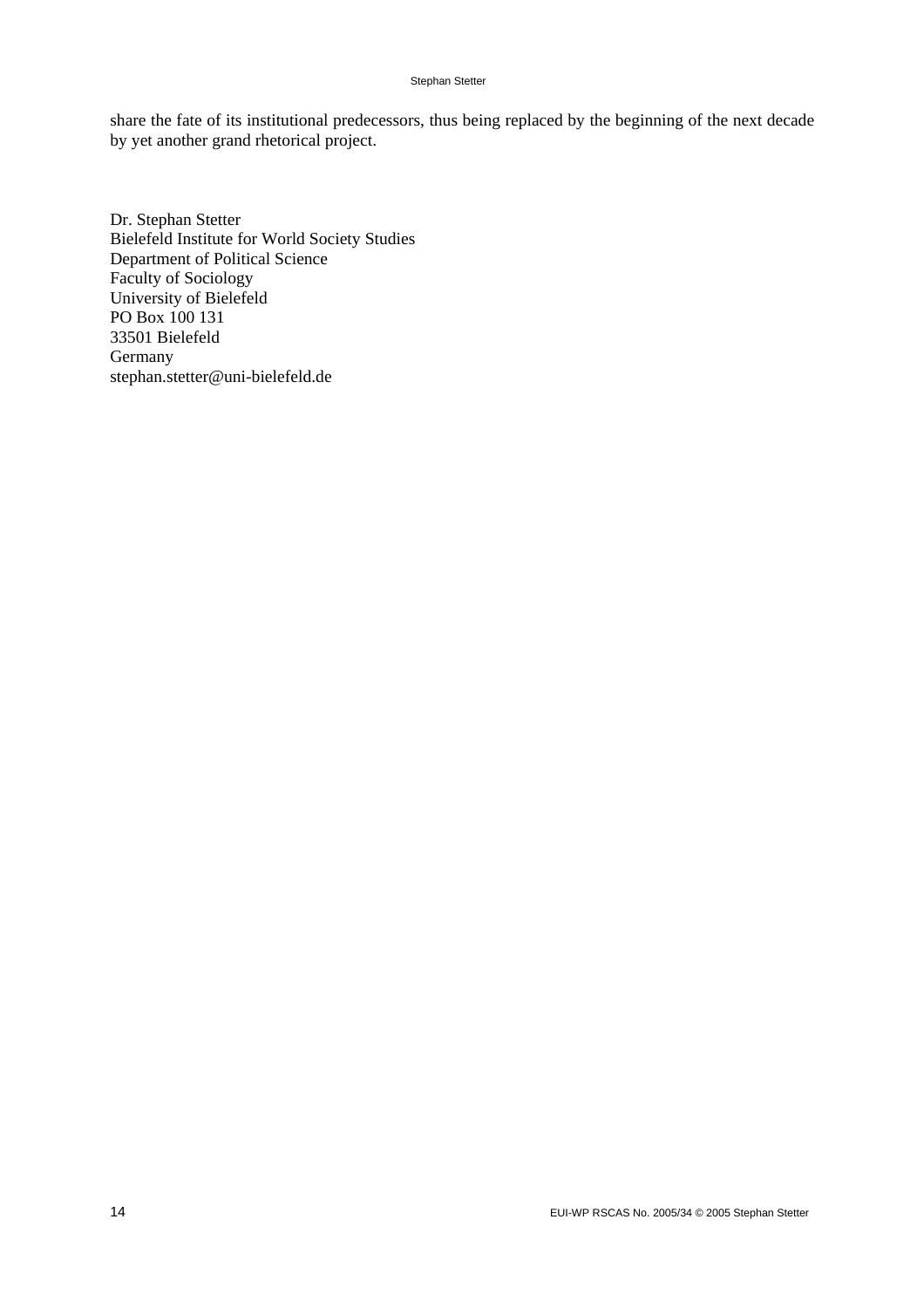#### **Bibliography**

- ALBERT, Mathias 2002. *Regions in World Society: Reflections on the Joy and Anguish of Theorizing*  [Online], Publications of the Institute for World Society Studies, University of Bielefeld, available on http://www.uni-bielefeld.de/soz/iw.
- ALBERT, Mathias and Lothar Brock 2000. 'Debordering the World of States: New Spaces in International Relations', in: M. Albert, L. Brock and K.-D.Wolf (ed.), *Civilizing World Politics: Society and Community Beyond the State*. Oxford: Rowman & Littlefield, pp. 19-43.
- ALBERT, Mathias, Lothar Brock and Klaus-Dieter Wolf (eds.) 2000. *Civilizing World Politics: Society and Community Beyond the State*. Oxford: Rowman & Littlefield.
- BENN, Aluf 2005. 'EU looks to Boost its Image in Israel', *Ha-Aretz*, 26 January 2005, download 26 January 2005.
- BONACKER, Thorsten 2006. 'Krieg und die Theorie der Weltgesellschaft: Auf dem Weg zu einer Konflikttheorie der Weltgesellschaft', in Anna Geis (ed.), *Neuere Kriegstheorien*. Baden-Baden: Nomos (forthcoming).
- BURTON, John 1972. *World Society*. Cambridge: Cambridge University Press.
- BUZAN, Barry 2004. *From International to World Society? English School Theory and the Social Structure of Globalization*. Cambridge: Cambridge University Press.
- BUZAN, Barry and Ole Wæver 2003. *Regions and Powers: The Structure of International Security*. Cambridge: Cambridge University Press.
- COMMISSION 2003. *Wider Europe Neighbourhood: A New Framework for Relations with our Eastern and Southern Neighbours*. Brussels: COM(2003) 104 final.
- COMMISSION 2004. *European Neighbourhood Policy: Strategy Paper*. Brussels: COM(2004) 373 final.
- COUNCIL 2002. *Wider Europe: Relations between the Future Enlarged EU and its Eastern Neighbours*. Brussels: General Affairs and External Relations Council, Minutes, 15 April 2002.
- COUNCIL 2003. *Council Conclusions on Wider Europe New Neighbourhood*. Thessaloniki: General Affairs Council, Minutes, 19-20 June 2003.
- DIEZ, Thomas, Stephan Stetter and Mathias Albert 2004. *The European Union and Border Conflicts: The Transformative Impact of Integration* [Online]. Working Paper No. 1, Working Papers Series in EU Border Conflicts Studies, Birmingham: The University of Birmingham, available on http://euborderconf.bham.ac.uk.
- EU/ISRAEL ACTION PLAN 2004. *Proposed EU/Israel Action Plan* [Online]. Brussels: European Commission, available on:

http://europa.eu.int/comm/world/enp/pdf/action\_plans/Proposed\_Action\_Plan\_EU-Israel.pdf.

EU/JORDAN ACTION PLAN 2004. *Proposed EU/Jordan Action Plan* [Online]. Brussels: European Commission, available on:

http://europa.eu.int/comm/world/enp/pdf/action\_plans/Proposed\_Action\_Plan\_EU-Jordan.pdf.

EU/PALESTINE ACTION PLAN 2004. *Proposed EU/Palestinian Authority Action Plan* [Online]. Brussels: European Commission, available on:

http://europa.eu.int/comm/world/enp/pdf/action\_plans/Proposed\_Action\_Plan\_EU-Palestinian\_Authority.pdf.

- EUROPEAN COUNCIL 2002. *Presidency Conclusions*. Copenhagen: European Council, 12-13 December 2002.
- EUROPEAN COUNCIL 2004. *EU Strategic Partnership with the Mediterranean and the Middle East, final report, approved by the European Council in June 2004*. Brussels: European Council.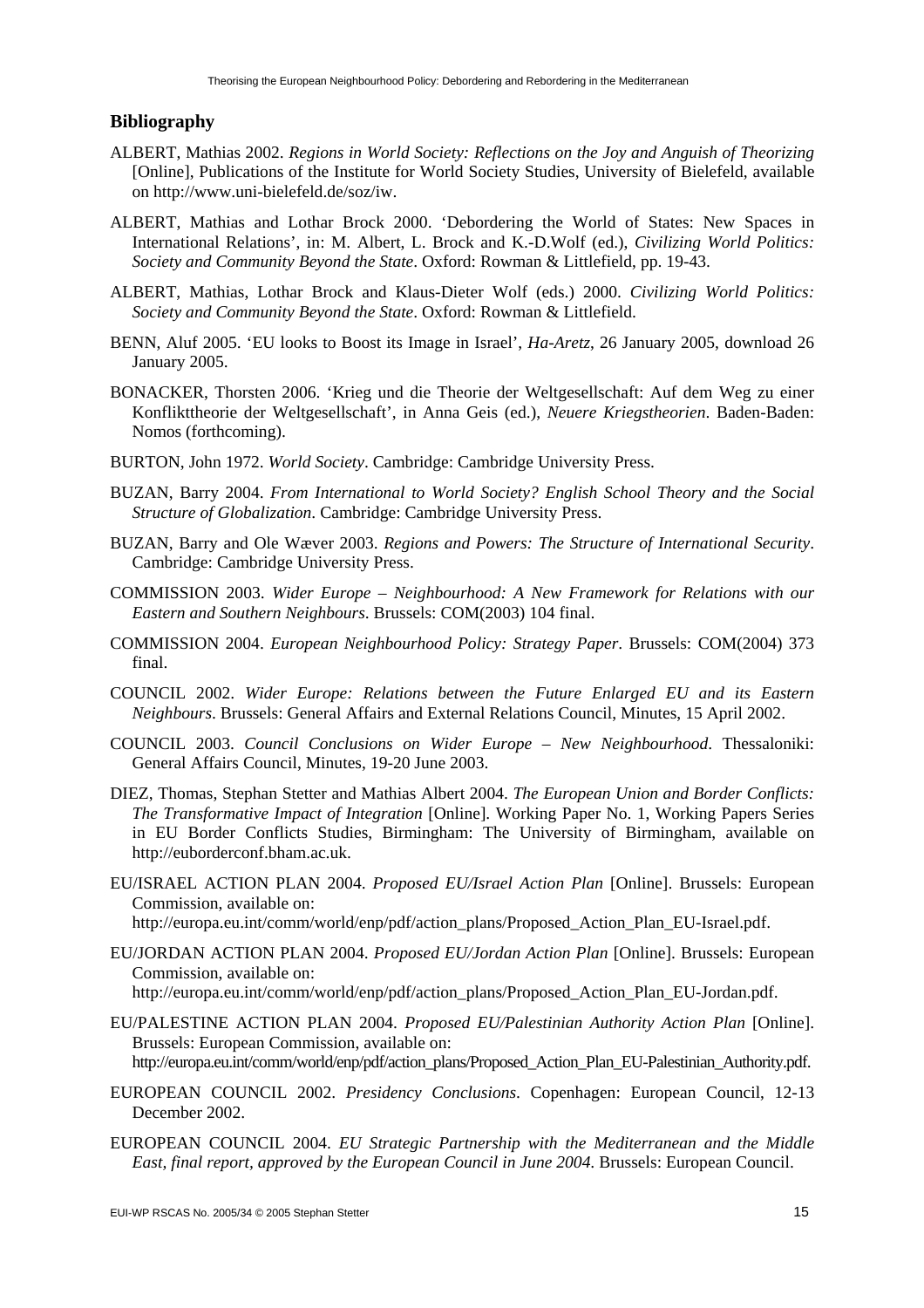- FRIEDRICH-EBERT-STIFTUNG 2004. *Die europäische Nachbarschaftspolitik (ENP): Neues Etikett auf alte Flaschen und Trostpflaster für die östlichen EU-Aspiranten?*. Thema aus Brüssel, No. 5/2004. Brussels: Friedrich-Ebert-Stiftung.
- GOMEZ, Ricardo 1998. 'The EU's Mediterranean Policy: Common Foreign Policy by the Back Door?', in John Peterson and Helene Sjursen (eds.), *A Common Foreign Policy for Europe: Competing Visions of the CFSP*. London and New York: Routledge, pp. 133-151.
- HELLMANN, Kai-Uwe and Rainer Schmalz-Bruns (eds.) 2002. *Theorie der Politik: Niklas Luhmanns politische Soziologie*. Frankfurt: Suhrkamp.
- HILL, Christopher 1993. 'The Capability-Expectations Gap, or Conceptualizing Europe's International Role', *Journal of Common Market Studies*, 31(3), pp. 305-328.
- HOLM, Ulla 2004. 'Terrorism, Security and the Concepts of the Mediterranean', paper presented at the *ECPR Standing Group on EU meeting*, Bologna, June 2004.
- JOHANNSON-NOGUES, Elisabeth 2003. 'Network Governance and the EU's Near Neighbourhood', paper presented at a conference at the *Mannheimer Zentrum für Europäische Sozialforschung*, Mannheim, October 2003.
- JÜNEMANN, Annette (ed.) 2004. *Euro-Mediterranean Relations after September 11: International, Regional and Domestic Dynamics*. London: Frank Cass.
- LUHMANN, Niklas 1997. *Die Gesellschaft der Gesellschaft*. Frankfurt: Suhrkamp.
- MONAR, Jörg 1998. 'Institutional Constraints of the European Union's Mediterranean Policy', *Mediterranean Politics*, 3(2), pp. 39-60.
- NASSEHI, Armin 2004. 'Die Theorie funktionaler Differenzierung im Horizont ihrer Kritik', *Zeitschrift für Soziologie*, 32(2), pp. 98-118.
- NUTTALL, Simon J. 2000. *European Foreign Policy*. Oxford: Oxford University Press.
- Ó TUATHAIL, Gearóid 1996. *Critical Geopolitics: The Politics of Writing Global Space*. London: Routledge.
- PERTHES, Volker 2000. *Vom Krieg zur Konkurrenz: Regionale Politik und die Suche nach einer neuen arabisch-nahöstlichen Ordnung.* Nomos: Baden-Baden.
- SCHIMMELFENNIG, Frank and Ulrich Sedelmeier 2004. 'Governance by Conditionality: EU Rule Transfer to the Candidate Countries of Central and Eastern Europe', *Journal of European Public Policy*, 11(4), pp. 661-679.
- SCHUMACHER, Tobias 2004. 'Riding on the Winds of Change: The Future of the Euro-Mediterranean Partnership', *The International Spectator*, 2, pp. 89-102.
- STETTER, Stephan 2003a. 'Democratisation without Democracy: The Implementation of EU Assistance for Democratisation Processes in Palestine', *Mediterranean Politics*, 8(3), pp. 153-173.
- STETTER, Stephan 2003b. *The World is not Enough: Territorial Conflicts in World Society* [Online], publications of the Institute for World Society Studies, University of Bielefeld, available on http://www.uni-bielefeld.de/soz/iw.
- STETTER, Stephan 2004. 'Cross-Pillar Politics: Functional Unity and Institutional Fragmentation of EU Foreign Policies', *Journal of European Public Policy*, 11(4), pp. 720-739.
- STICHWEH, Rudolf 2000. *Die Weltgesellschaft: Soziologische Analysen*. Frankfurt: Suhrkamp.
- TOCCI, Nathalie 2004. 'The European Neighbourhood Policy: Much Ado about Nothing?', unpublished manuscript.